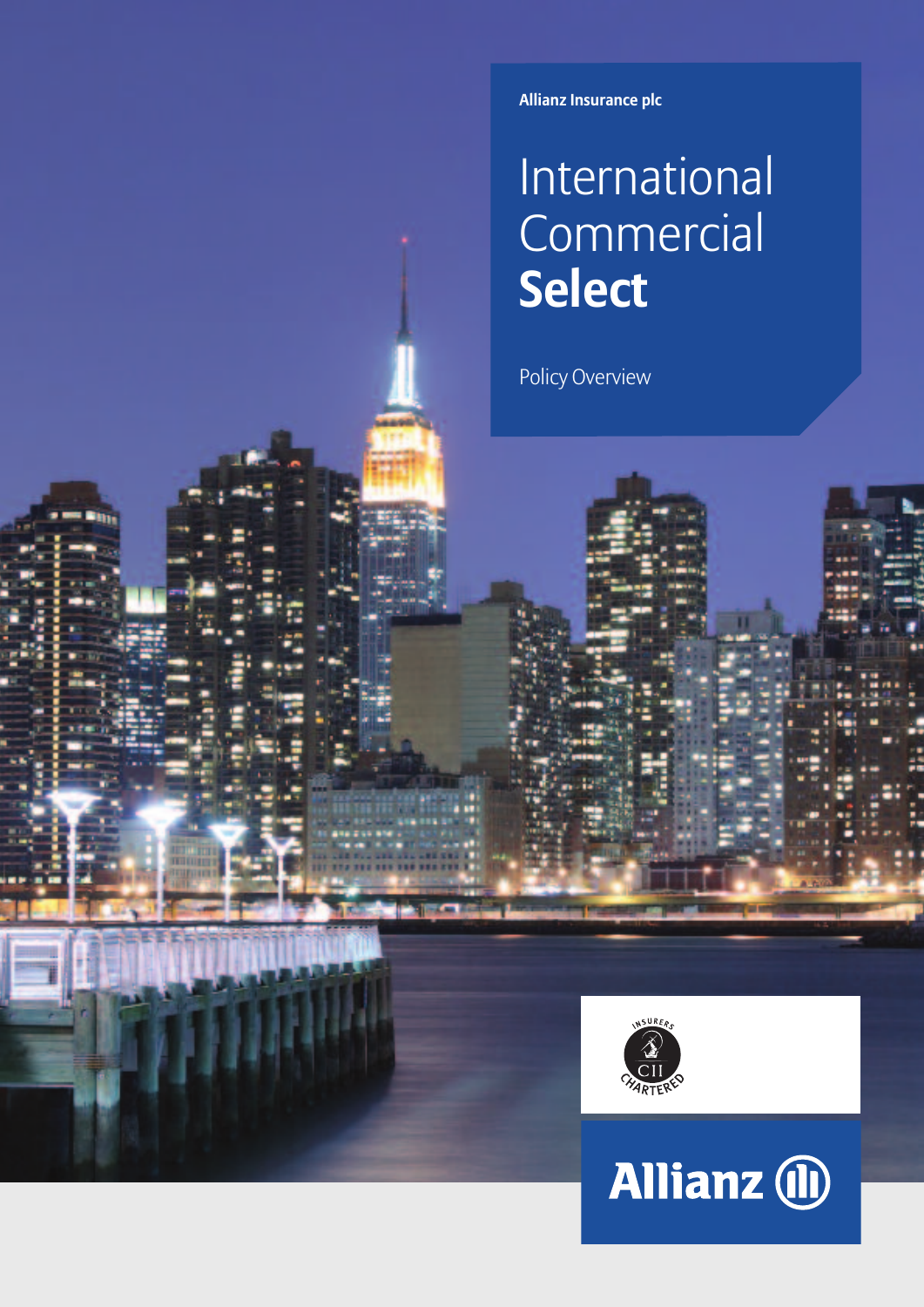# **Contents**

| <b>Introduction</b>                           | 1              |
|-----------------------------------------------|----------------|
| <b>Covers Available</b>                       |                |
| <b>Property Damage</b>                        | $\overline{2}$ |
| <b>Business Interruption and Book Debts</b>   | $\overline{4}$ |
| <b>Money</b>                                  | 5              |
| <b>Own Goods in Transit</b>                   | 6              |
| <b>Specified All Risks</b>                    | 6              |
| Computer                                      | 8              |
| <b>Public and Products Liability</b>          | 9              |
| <b>Directors and Officers Liability</b>       | 10             |
| <b>Employers Liability</b>                    | 15             |
| <b>Fidelity Insurance</b>                     | 16             |
| <b>Accident Insurance</b>                     | 17             |
| <b>Business Travel</b>                        | 18             |
| <b>Commercial Legal Expenses</b>              | 23             |
| <b>Additional Information</b>                 |                |
| Notifying a Claim                             | 26             |
| <b>Commercial Legal Expenses Claims</b>       | 26             |
| How to make a Complaint                       | 26             |
| <b>Financial Services Compensation Scheme</b> | 27             |
| <b>Policy Limits</b>                          | 27             |
| Law Applicable & Policy Language              | 27             |
| <b>Terrorism Cover</b>                        | 27             |

Currency & Insurance Tax 27 Display and Retention of Employers 27 Liability Certificates 27



Thank you for choosing Allianz Insurance plc. We are one of the largest general insurers in the UK and part of the Allianz Group, one of the world's foremost financial services providers.

With Allianz Insurance plc, you can be confident that you're insured by a company which is relentless in its commitment to protecting and serving you. You can trust us to insure your business, as we've been providing leading insurance solutions in the UK for over 100 years.

We work in partnership with your insurance adviser to ensure you receive the highest levels of product and service excellence. Our technical experts understand how best to protect you against the risks your business faces.

If you need to make a claim you will be in safe hands. Our professionally trained staff aim to treat you, as you would expect, both promptly and fairly. By listening to you, and understanding your needs we will provide you with the most appropriate solutions to get your business trading again as quickly as possible.

Should you need further details or have any questions your insurance adviser will be delighted to help.

#### **Important**

This document provides a summary of the main policy benefits, terms and conditions only. For full details, please refer to the policy document, a copy of which is available on request.

Your insurance adviser or local Allianz office will be pleased to explain the policy cover in more detail.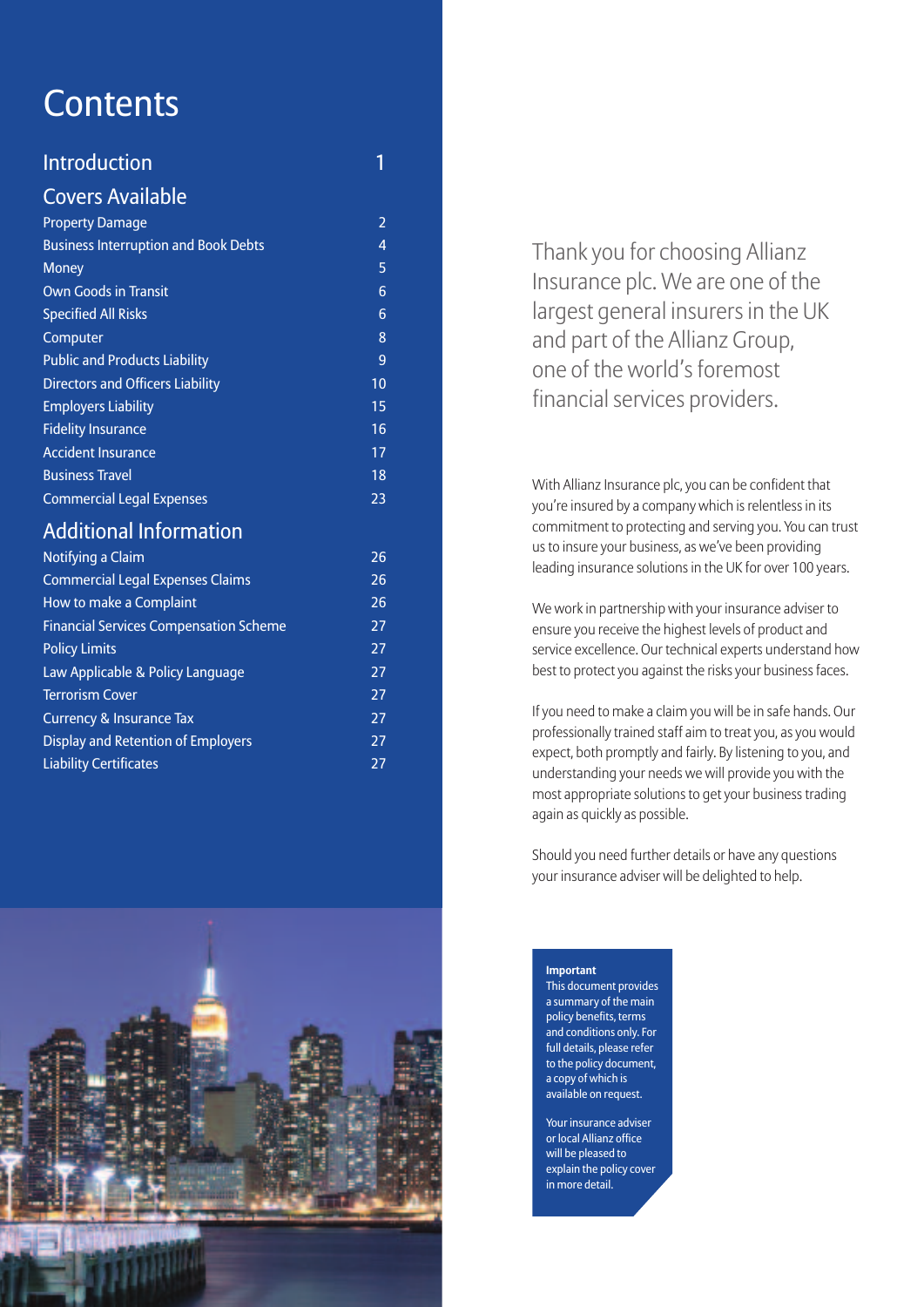# **Introduction**

To meet the increasing demand of clients who are domiciled in the UK, but also have operations, or own premises or assets elsewhere, Allianz has established an International Commercial Network – the key features are:-

- Allianz has local operations in more than 70 countries, and also works with carefully selected network partners in over 90 additional countries
- Admitted policy documents can be locally issued in more than 160 countries
- Allianz is a single insurance group with in depth knowledge and local expertise with staff dedicated to your clients' service needs
- Access to the network can be arranged via UK based dedicated Underwriters
- A local broker can be recommended by Allianz in countries where there's a local insurer requirement to have one

### Why Allianz Insurance plc?

- Insurance rules and regulations vary from country to country and Allianz has in-depth knowledge of local insurance requirements.
- Our International Commercial Network offering is designed to help you get the compliant insurance solutions your client may need – wherever they operate
- An Allianz admitted local policy will help avoid the risk of a policy being declared non-compliant and void by local authorities, resulting in disputed claims or fines and penalties.

### International Network Products

For countries outside of the United Kingdom; Allianz UK can facilitate the issue of stand alone local policies. Cover can be issued for:-

- **Property**
- **Casualty**
- Workers Compensation
- **Engineering**

### What is International Commercial Select?

In the United Kingdom pan-European cover can be provided under International versions of our Commercial Select product under International Commercial Select. The International version of the United Kingdom policies can by further extended, where appropriate, to incorporate extensions to cover such as:

- Difference in Conditions/Difference in Limits
- Difference in Limits
- Tenants & Neighbours Liability
- Increased tax Liability
- Underinsurance Shortfall
- Excess & Residual Employers Liability
- Excess Motor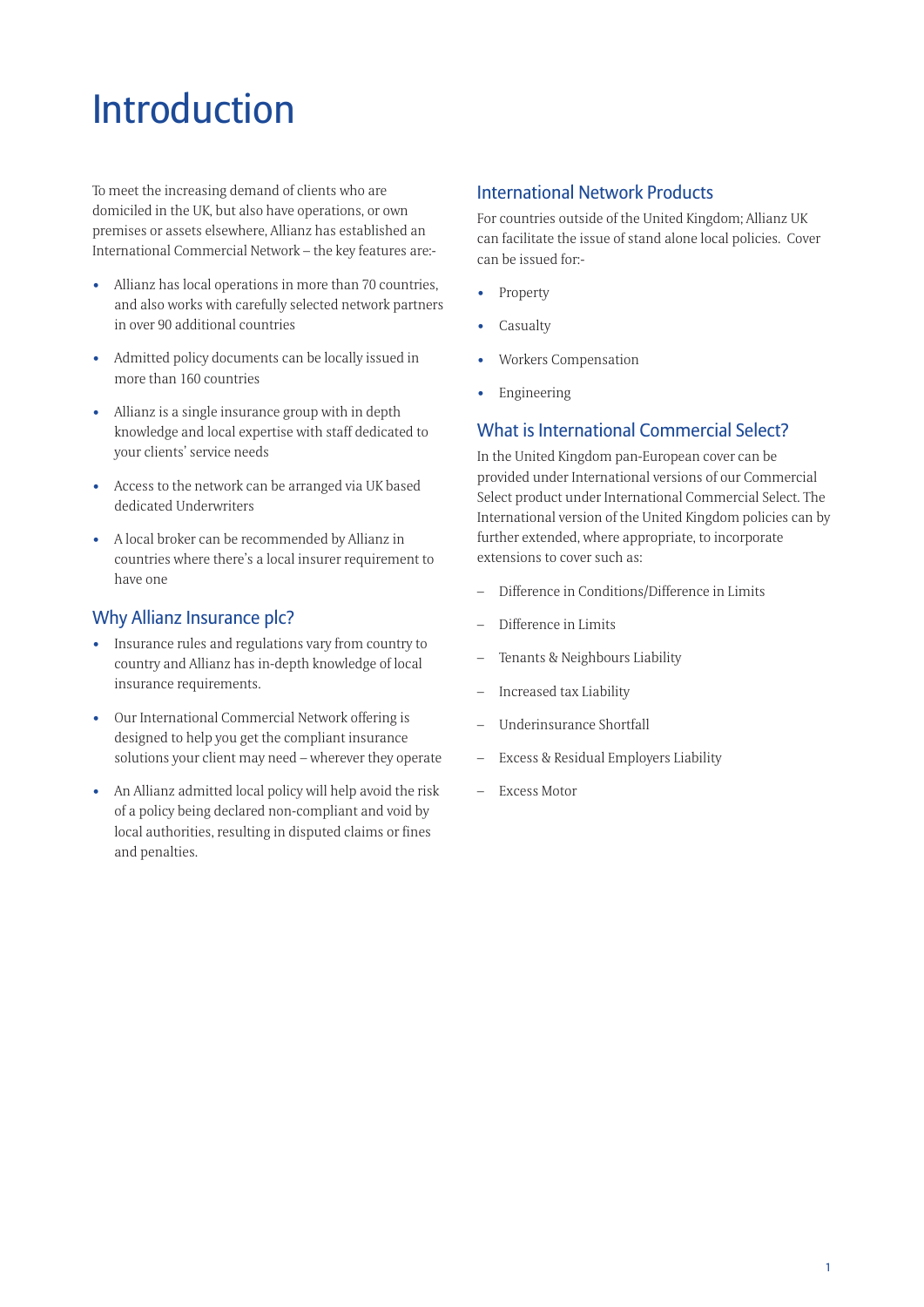# Covers Available

### Property Damage All Risks or Property Damage Events

- Contents cover includes computer records, money up to £1,000, personal effects of employees and directors up to  $£1,000$ .
- Inflation Provision sums insured in respect of property in the UK are index linked. Alternatively you may select the Day One Reinstatement basis of settlement.
- Services cover provided for damage to services including telephone, gas, water and electricity instruments, piping, cabling etc.
- Alterations and Additions within the EU limit up to  $£1,000,000$ .
- Locks and Keys covers the cost of replacing locks and keys limit £25,000 any one claim.
- Metered Utilities covers charges incurred as a consequence of damage up to £25,000 any one claim.
- Exhibitions covers property whilst at any exhibition within the EU up to £25,000 any one exhibition.
- Trace and Access covers the cost of locating the source of escape of water or fuel oil from any tank, apparatus or pipe and subsequent making good of damage up to £25,000 any one claim.
- Landscaped Grounds covers the cost, up to £25,000 of restoring landscaped grounds to their original appearance following damage at the premises.
- Terrorism cover in the UK can be extended for an additional charge. For further information contact your insurance adviser.
- Automatic Reinstatement sums insured will not be reduced by the amount of any claim unless we advise you otherwise. This extension will be subject to payment of an additional premium in the event of a claim, and we may require you to implement risk reduction measures.
- European Union & Public Authorities (and Undamaged Property) - cover includes the cost of complying with European Union & Public Authorities requirements. Including the costs relating to undamaged portions of the buildings subject to a 15% limit.
- Removal of Debris cover includes the necessary and reasonable costs of removing debris following a loss, including the cost of cleaning, clearing or repairing of drains, sewers gutters.
- Professional Fees cover includes architect's, surveyor's, managing agent's, legal and consulting engineer's professional fees incurred following a loss.
- Index Linking the sum insured in respect of property in the UK will be adjusted to take into account inflation, and will be automatically increased at each renewal date.
- Contracting Purchaser's Interest cover for buildings in the period between exchange of contract and completion.
- Fire Extinguishers and Sprinklers cost of refilling, recharging risk protection, equipment up to £25,000.
- Inadvertent Omission to Insure provides cover for buildings and contents within the EU which have been inadvertently left uninsured up to £1,000,000.

### Significant Features and Benefits Significant Exclusions or Limitations (variable upon cover options)

- explosion due to bursting of non domestic steam boilers, or other steam apparatus
- malicious damage, freezing or escape of water in any unoccupied building
- theft or theft damage not involving forcible and violent entry to or exit from the premises, or from open sided or temporary buildings or involving any partner, director, or employee
- theft, storm, tempest or flood to fences and gates and movable property in the open
- acts of fraud or dishonesty by any partner, director, or employee
- disappearance, unexplained or inventory shortage or filing or misfiling of information
- frost, wear and tear, gradual deterioration, inherent vice, latent defect
- rot, mildew, rust, corrosion, insects, woodworm, vermin
- dyeing, cleaning, repair, renovation, marring or scratching
- damage attributable to changes in water table level
- electrical or mechanical breakdown, failure or derangement
- faulty or defective design workmanship or materials
- changes in temperature, dampness, dryness, shrinkage, evaporation, loss of weight, contamination, change in colour, flavour, texture or finish
- damage to any property resulting from its undergoing any process
- operational error or omission by you or any employee
- damage due to pollution or contamination
- property in transit
- terrorism
- damage to land, roads, pavements, piers, jetties, bridges, dams, dykes, culverts or excavations, underground mines, caverns, tunnels, offshore property overhead transmission and distribution lines or supporting structures other than on the Insured's premises
- damage to property in the Netherlands and/or Belgium caused by flood inundation from the ocean or sea or the failure or overflowing of water retaining structures or similar works
- damage to property caused by "sturmflut" Insured situate in Schleswig-Holstein, Niedersachsen, Mecklenburg-Vorpommern, Bremen and Hamburg, in Germany
- damage to property situate in France from a peril or event as defined in the French Law Article No. 82-600 of 13th July 1982 or by act of terrorism as defined in articles L 421-1 and L 421-2 of the French Penal Code
- damage to property situate in Spain resulting from a peril or event which has been declared a "Calamidad Nacional" by the Spanish government or resulting from damage covered by the State compensation scheme "Consoricio de Compensation de Seguros"
- damage to property in Norway or Sweden resulting from hydroelectric dam breakthrough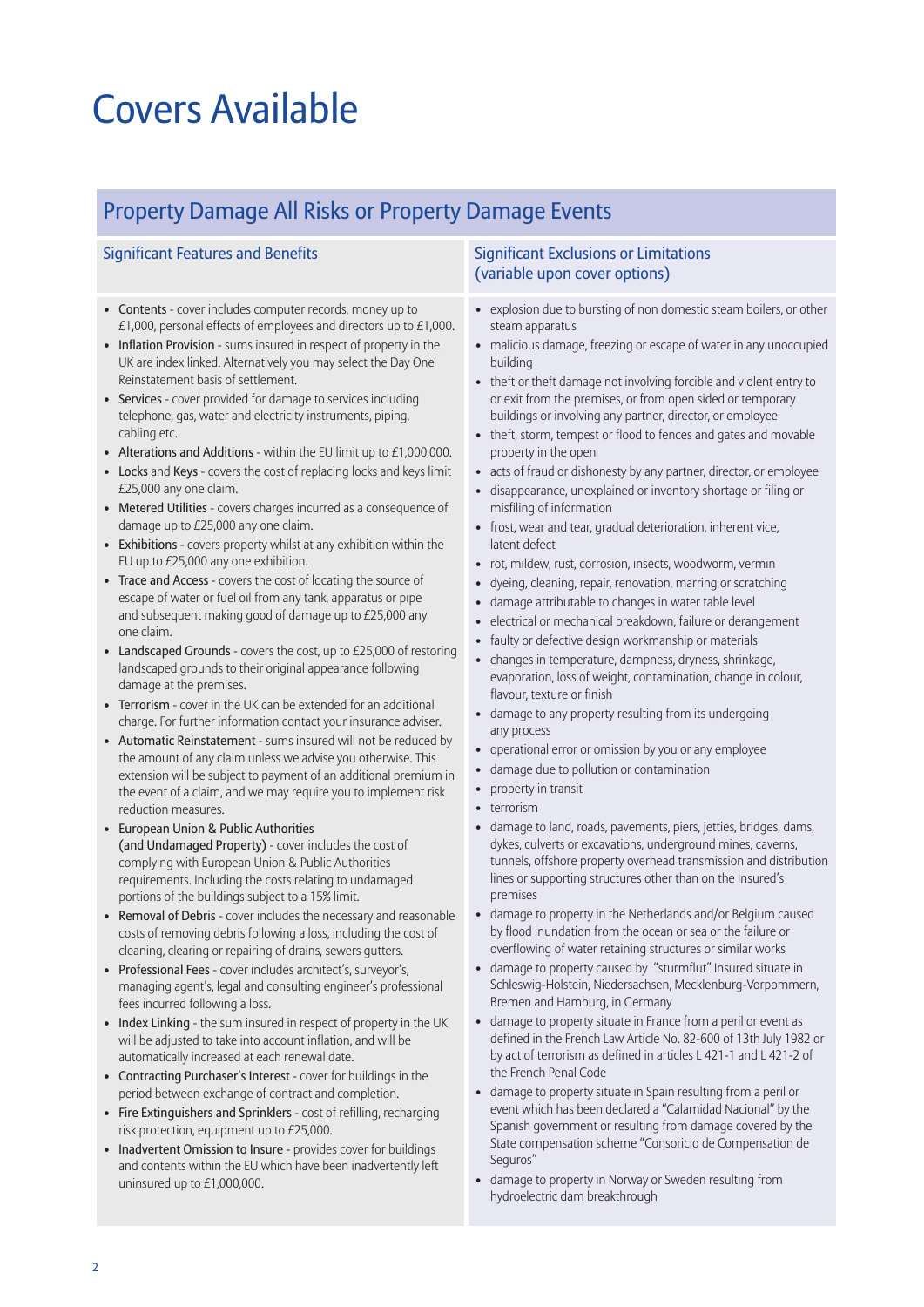### Property Damage All Risks or Property Damage Events

- Theft Damage to Buildings cover for damage to occupied buildings within the EU by theft. An excess, normally £500, will apply to this cover.
- Leased and Rented Premises where as a tenant or lessee you may be legally liable for buildings and fixtures/fittings within the EU, but which under the terms of the agreement are insured elsewhere. Cover extends to provide difference in conditions or limits over such specific insurance up to £1,000,000.
- Unauthorised use of Supplies the unauthorised use of electricity, gas, water or other metered supplies within the EU is covered up to an amount of £25,000 in respect of occupied properties.
- Property Stored stock cover extends to include storage within the EU elsewhere than at your premises, up to £250,000
- Undamaged Tenants Improvements if following damage within the EU your lease is terminated and you cannot legally remove your own fixtures and fittings, cover extends to include their value, up to £100,000.
- Loss Minimisation and Prevention Expenditure cover includes costs you incur with our consent to prevent or reduce imminent impending damage, up to £25,000 any one claim.
- Further Investigation Expenses cover includes investigation costs incurred by you with our consent to establish whether buildings adjacent to those damaged are also damaged, up to £5,000.
- Moulds, Tools and Dies cover includes moulds, tools and dies belonging to you or for which you are responsible whilst anywhere in the EU including in transit, up to £250,000.

#### Significant Features and Benefits Significant Exclusions or Limitations (variable upon cover options)

- loss or damage covered by any voluntary or compulsory government scheme, official obligatory pool or natural catastrophe insurance scheme, or similar pool or scheme
- loss or damage caused by confiscation, requisition, nationalisation, seizure, detention or destruction by any government de jure or de facto or public municipal local or customs authority or dispossession of any building resulting from unlawful occupation
- loss or damage arising in respect of tenants liability, neighbours liability or tenants claims against the landlord in any country which is subject to the Napoleonic Civil Code
- fines penalties or costs imposed at the order of any government agency court or other authority in connection with any environmental seepage pollution or contamination
- loss or damage to property arising from war, invasion, act of foreign enemy, hostilities, or warlike operations, civil war, mutiny, civil commotion assuming the proportions or amounting to a popular rising, military rising, insurrection, rebellion, revolution, military or usurped power, martial law or state of siege or any action taken in controlling preventing suppressing or in any way relating to such events
- the excess please refer to your policy schedule

#### Subsidence

- If operative subsidence cover will exclude:
	- damage to surfaced areas, walls, gates and fences, and various specified items unless the building is also damaged
	- the settlement or movement of made up ground
	- coastal or river erosion
	- defective design or workmanship or the use of defective materials
	- damage which commenced prior to inception of this cover
	- damage as a result of demolition, excavation or other building work
	- a minimum excess of  $£1,000$ .

#### Conditions - Unoccupied Buildings

Unoccupied buildings are not insured unless they are notified to us and specific precautions are taken to inspect and protect the property as specified in the policy.

#### Theft Cover - Conditions

You must ensure that the premises are kept secure and in a good state of repair. Whenever the premises are closed for business all keys including duplicate keys must be removed from the premises.

#### Intruder Alarm Condition

If your premises are protected by an Intruder Alarm Installation certain important conditions relating to the operation of such system will apply.

#### Territorial Limits

Cover will be restricted to Defined Territories as specified in the policy documentation.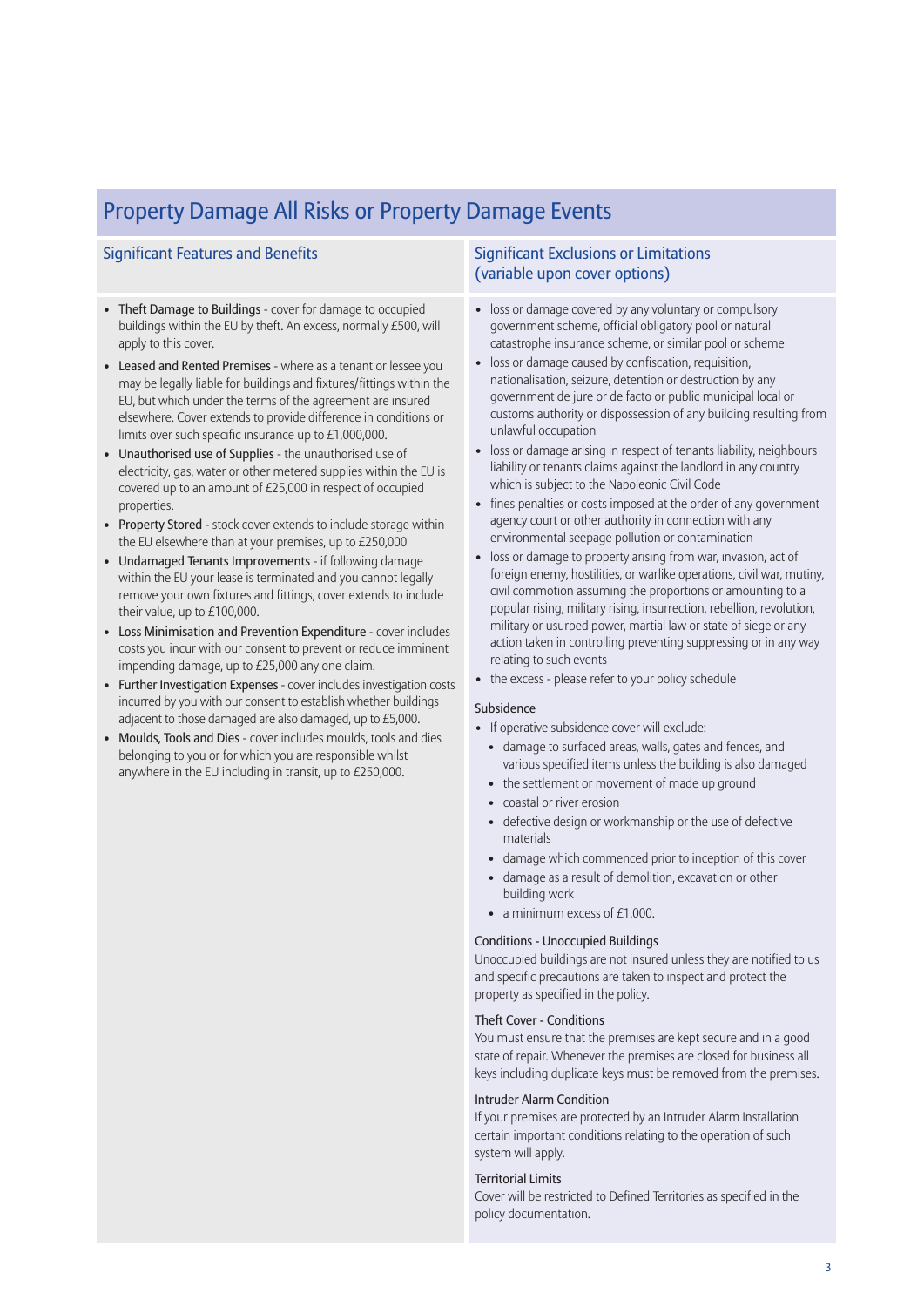### Business Interruption and Book Debts

Cover options are as outlined under the Property Damage Section - "All Risks" or Events.

#### Basis of settlement available:

- Gross Profit or Estimated Gross Profit
- Gross Rent or Estimated Gross Rent
- Revenue or Estimated Revenue
- Income or Estimated Income
- Additional Cost of Working

The Estimated basis of settlement provides a limit of liability of 133.33% of the Estimated Gross Profit, Rent, Revenue or Income giving inflation protection.

#### The following extensions can be added to if required:

- Suppliers provides for a limit up to  $£100,000$  at unnamed suppliers premises.
- Customers provides for a limit up to £100,000 at unnamed customers premises.
- Contract Sites provides a limit up to £100,000 for any one location.
- Property Stored provides a limit up to  $£100,000$  for property stored.
- Transit provides a limit up to  $£100,000$  for property whilst in transit.
- Exhibition Sites provides for a limit up to £25,000 for any one exhibition site.
- Moulds, Tools and Dies provides cover anywhere in the EU including in transit, up to a limit of £25,000.
- Supply Undertakings provides cover arising from damage at the premises of electricity, gas, water or telecommunications services, up to £10,000,000.
- Denial of Access provides cover should property in the vicinity of the premises be damaged and access is prevented or hindered.
- Book Debts provides cover, up to a limit of £250,000, for outstanding debit balances.
- Terrorism cover can be extended for an additional charge. For further information contact your insurance adviser.
- Failure of Supply cover extends to include interruption of or interference resulting from the accidental failure of supply of electricity, gas, water and telecommunications services. Cover is subject to a number of exclusions and conditions – please refer to the policy wording for details. Cover will exclude damage to any overhead transmission or distributing lines or their supporting structures located over one mile from the premises. Cover also does not apply for the first 4 hours of interference, increased to 12 hours for telecommunications services, which is also limited to a Maximum Indemnity Period of 3 months. A limit of £25,000 applies.

#### Significant Features and Benefits Significant Exclusions or Limitations

- exclusions as shown under the Material Damage section, except explosion of a steam boiler or economiser which is covered
- the deliberate act of a supply undertaking of water, gas, electricity, fuel or telecommunications services is excluded
- erasure, loss, distortion or corruption of information on computer systems or other records, programs or software are excluded.

#### Material Damage Requirement

• Liability must have been admitted under the Property Damage insurance for there to be a Business Interruption claim

#### Conditions - Estimated Basis of Settlement

• A declaration of the amounts actually earned must be made to us within 6 months after each period of insurance

#### Conditions - Book Debts

• Monthly records must be kept and a copy stored away from your premises

#### Territorial Limits

• Cover and Extensions to cover will be restricted to Defined Territories as specified in the policy documentation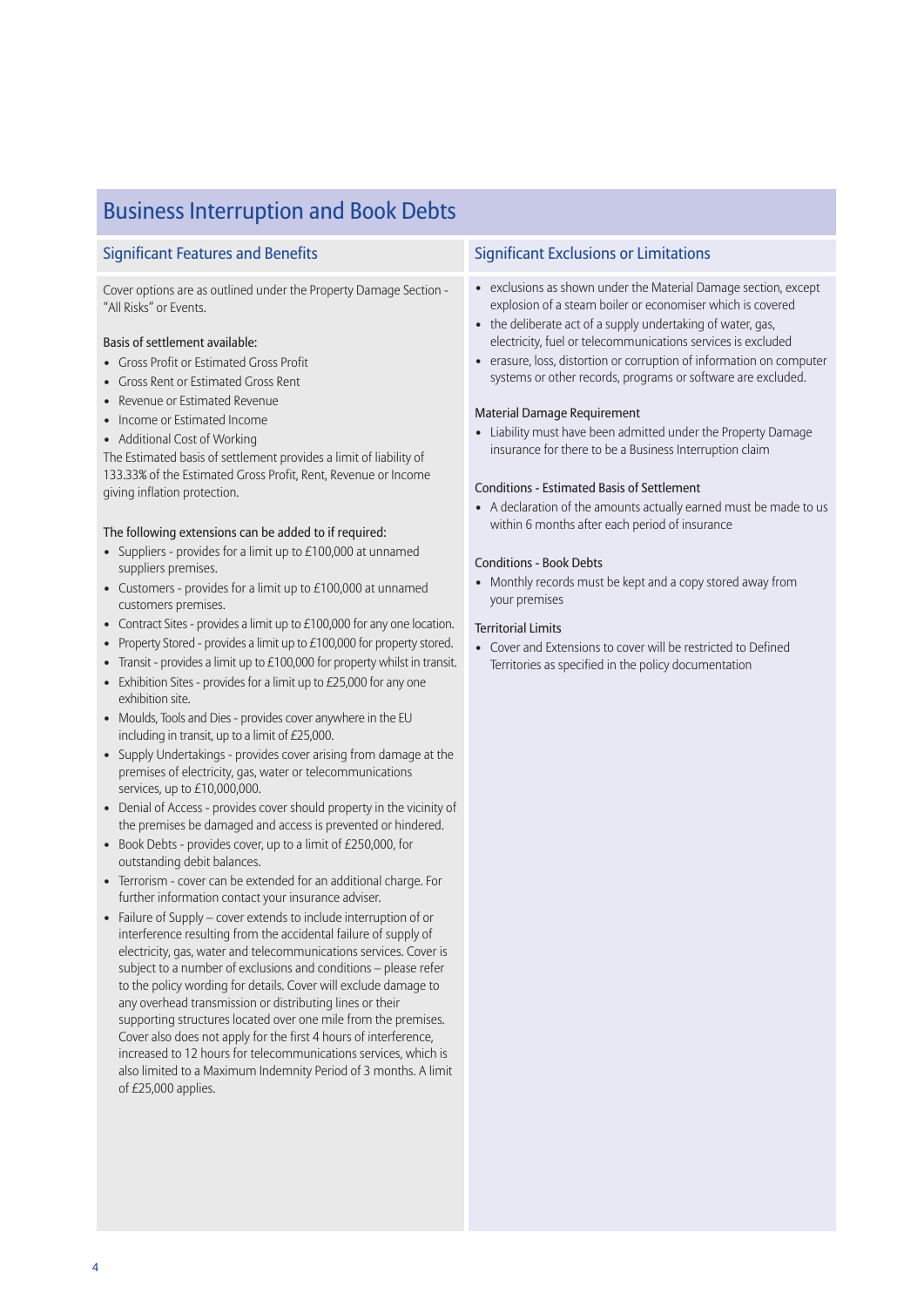### **Money**

#### Standard Cover includes the following:

- Safes and Strong rooms provides cover for loss or damage as a result of theft or attempted theft of or to safes, strong rooms (£10,000 limit), bags, containers (its value at the time of loss), clothing and personal effects (£500 limit any one person) belonging to you or any partner or employee following assault or violence.
- Personal Assault Extension provides compensation in the event of an insured person being injured as a direct result of theft or attempted theft of money involving assault or violence or the threat of assault or violence. The benefits are as follows:

| a) Death                                                           | £25,000 |
|--------------------------------------------------------------------|---------|
| b) Loss of one or more limbs and/or<br>sight of one or both eyes   | £25,000 |
| c) Permanent Total Disablement                                     | £25,000 |
| d) Temporary Total Disablement<br>- per week (maximum 104 weeks)   | £100    |
| e) Temporary Partial Disablement<br>- per week (maximum 104 weeks) |         |

#### Significant Features and Benefits Significant Exclusions or Limitations

- loss due to the dishonesty of any partner, director or employee, not discovered within 15 days of its happening
- damage to any machine that uses coins, notes or tokens
- loss from any unattended vehicle
- shortage due to error or omission
- loss or shortage due to depreciation currency fluctuations consequential loss or damage of any kind or description
- loss resulting directly or indirectly from forgery, fraudulent alteration or substitution, fraudulent use of a computer or electronic transfer
- loss resulting from use of any form of payment which proves to be counterfeit false invalid uncollectable irrecoverable for any reason
- loss insured or insurable under a Fidelity policy
- terrorism
- the excess please refer to your policy schedule

#### **Conditions**

- Whenever the premises are closed for business the safe keys must be removed from the premises.
- Money in transit must be accompanied as specified in the policy.

#### Intruder Alarm Conditions

If your premises are protected by an Intruder Alarm Installation certain important conditions relating to the operation of such system will apply.

#### Territorial Limits

Cover will be restricted to Defined Territories as specified in the policy documentation.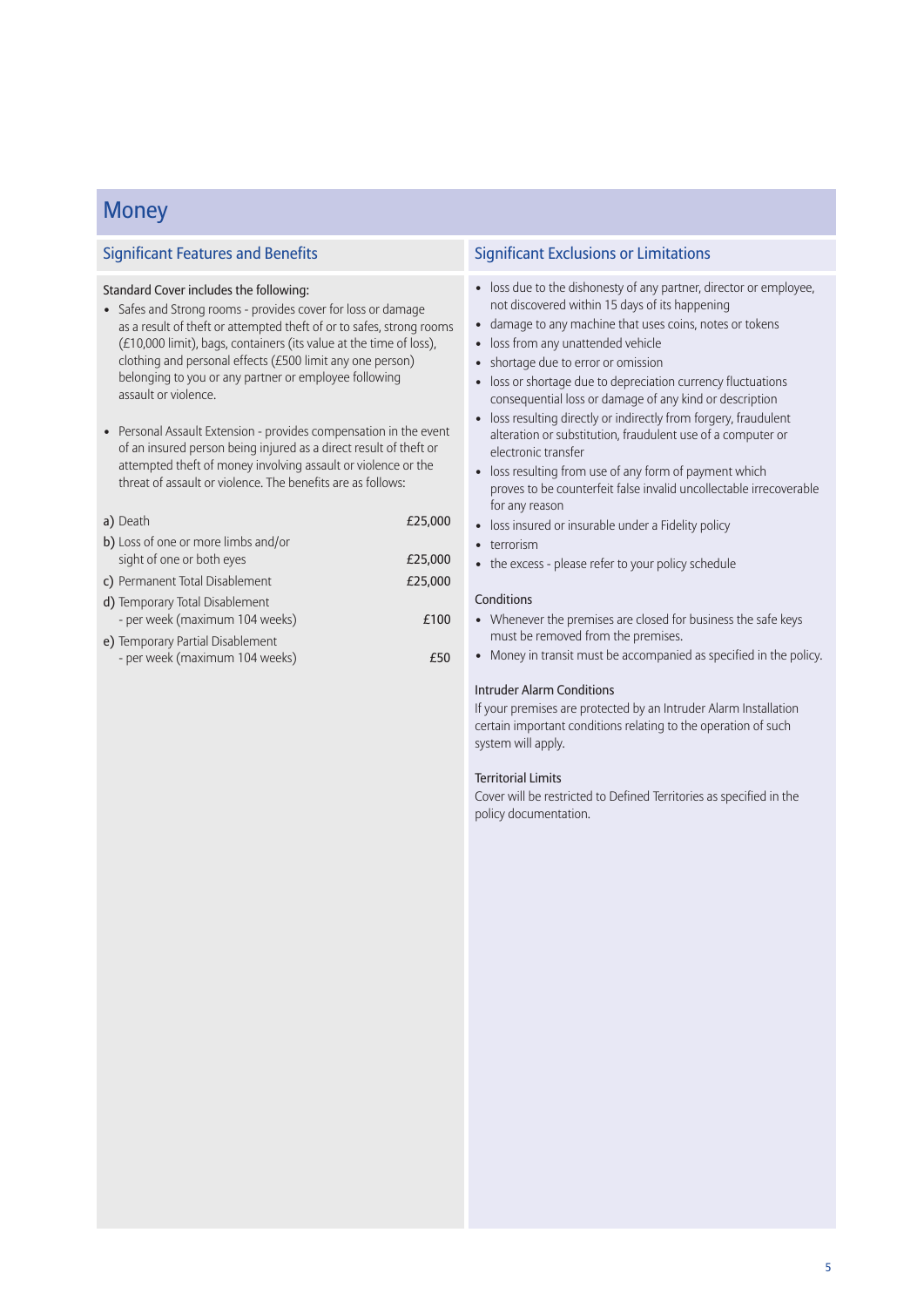### Own Goods in Transit

#### Standard cover includes the following:

- Clothing and Personal Effects provides cover for loss or damage to clothing and personal effects, up to a limit of £500 per person.
- Sheets and Ropes cover includes sheets, ropes, packing materials and the like.
- Substitute Vehicles provides for cover on a substituted vehicle whilst own vehicle is undergoing service or repair.
- Transhipment and Debris Removal includes transhipment and recovery of goods following collision or overturning of the vehicle and removal of debris.
- FOB conditions up to 30 days from the commencement of transit

#### Significant Features and Benefits Significant Exclusions or Limitations

- loss or damage due to:
	- depreciation, contamination or deterioration unless caused by accident to the vehicle
	- inherent vice, leakage or loss in weight or volume
	- bruising, scratching, chipping, denting, rust, oxidisation or discolouration
	- default in packing or addressing of any parcel or package
	- pollution or contamination
	- delay or loss of market confiscation or detention by customs or other officials or consequential loss of any kind
- theft from any vehicle left unattended, unless the vehicle has all points of access closed and secured by all the locks and other protections fitted and all the keys are removed
- jewellery, precious stones or metals, bullion, furs, works of art, livestock, securities, stamps, documents, manuscripts, business books, plans or designs, livestock or your own machinery or plant
- insufficiency or insuitability of packing or preparation
- terrorism
- the excess please refer to your policy schedule

#### Conditions

- You must take all reasonable care in the selection of honest and competent employees, and maintain vehicles in a roadworthy condition.
- Vehicle security protections must be maintained in working order and set or secured when the vehicle is unattended.

#### Territorial Limits

Cover will be restricted to Defined Territories as specified in the policy documentation.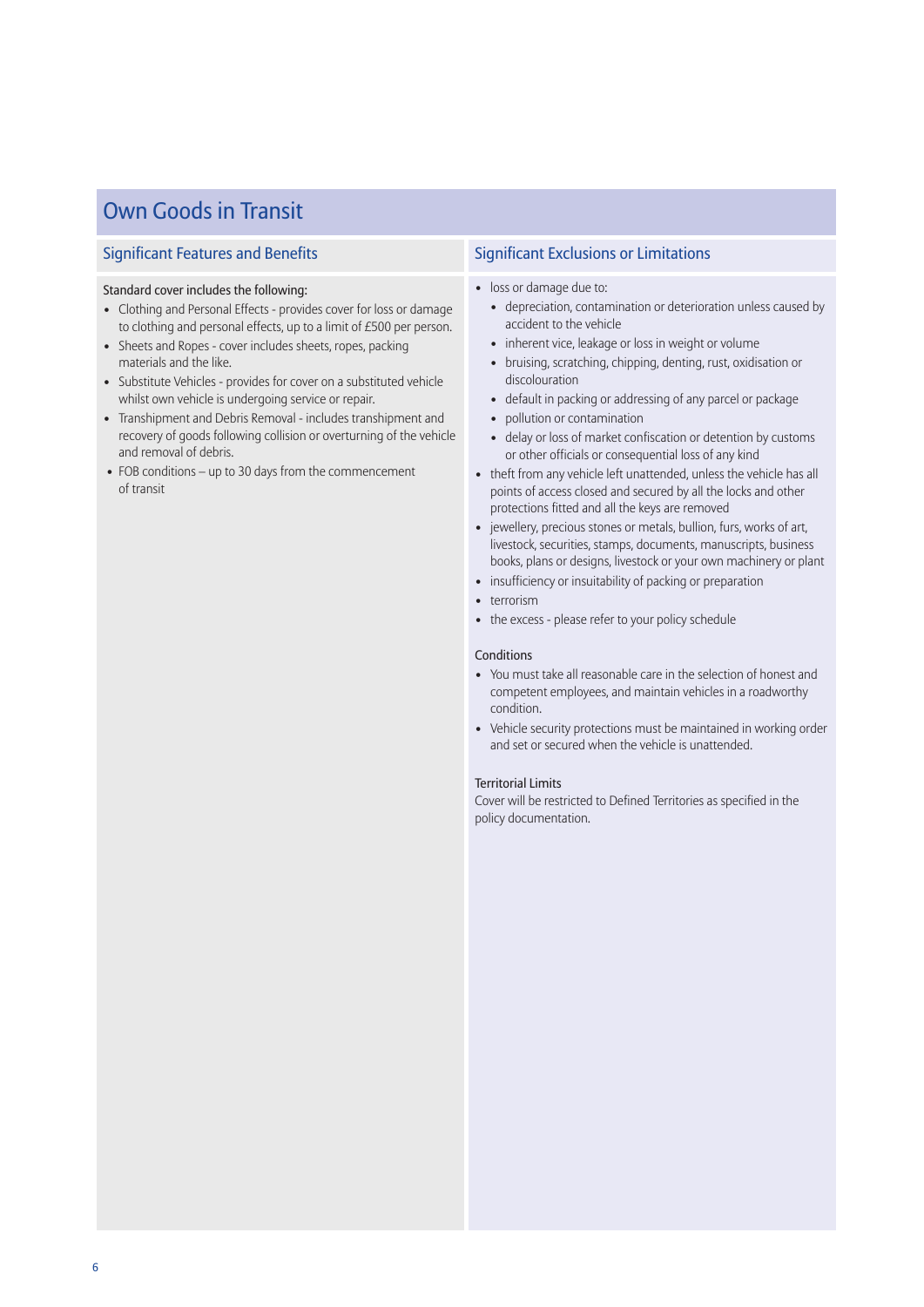## Specified All Risks

The cover provides for accidental loss or destruction of or damage to specified items within the Territorial Limits of the UK, EU or Defined Territories as specified in the policy documentation.

#### The maximum amount payable for any one claim is:

- the total sum insured or
- for each item its individual sum insured at the time of damage.

### Key Features and Benefits Significant Exclusions or Limitations

- loss due to any person obtaining any property by deception
- frost, wear and tear, gradual deterioration, inherent defect
- rot, mildew, rust, corrosion, insects, woodworm, vermin
- dyeing, cleaning, repair, renovation, marring or scratching
- electronic, electrical or mechanical breakdown, failure or derangement
- faulty manipulation, design, plan, specification or materials
- pollution or contamination
- consequential loss or market depreciation
- loss or damage outside of the territorial limits see your policy schedule
- terrorism
- the excess please refer to your policy schedule
- Intruder Alarm Conditions

If your premises are protected by an Intruder Alarm Installation certain important conditions relating to the operation of such system will apply.

• Vehicle security protections must be maintained in working order and set or secured when the vehicle is unattended.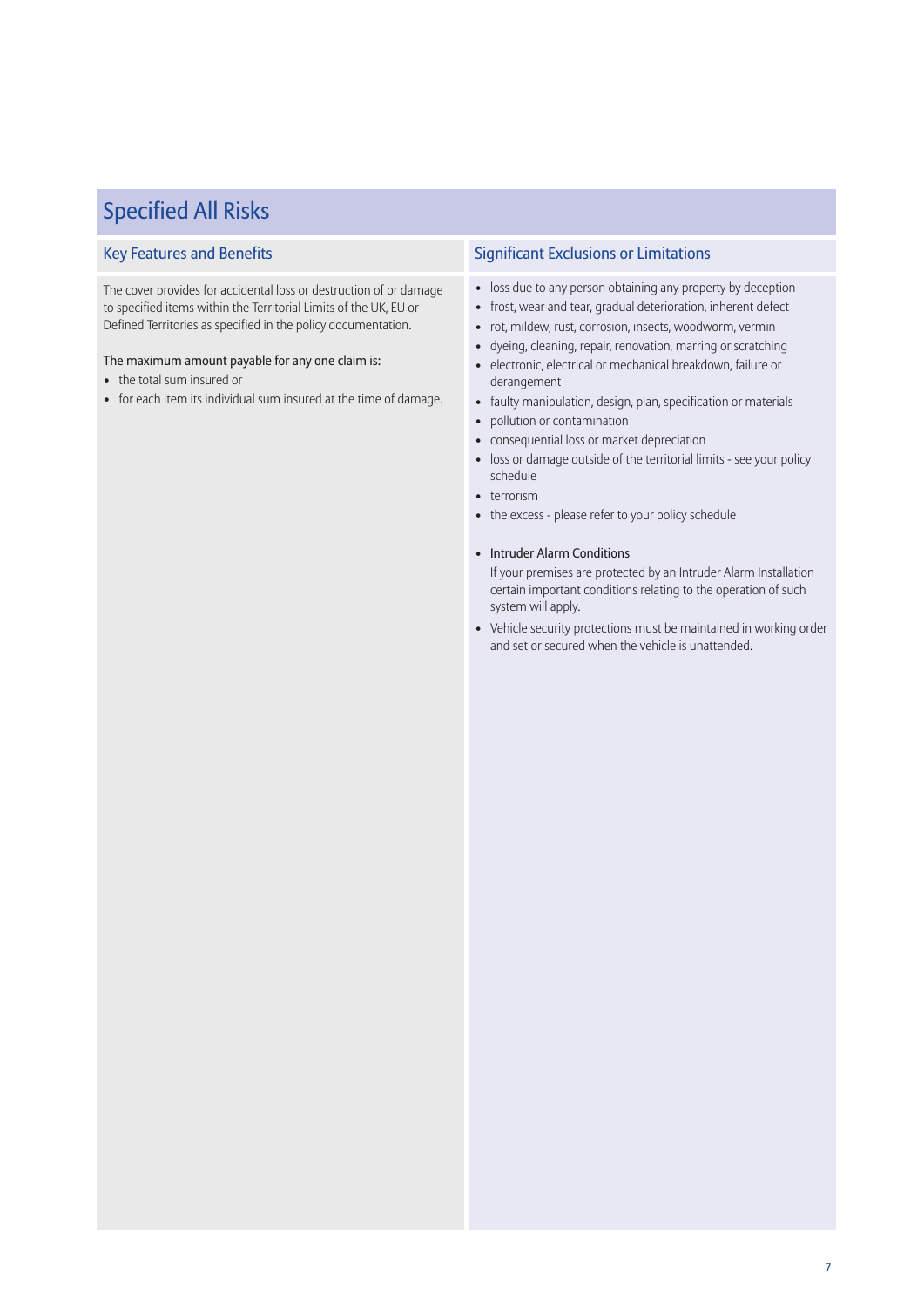### **Computer**

#### This cover provides for:

#### Computer Equipment – Cover One

All Risks cover including residual breakdown to:

- installed and portable computer equipment
- laptops, digital cameras and projectors
- personal digital assistants (PDA's) but excluding mobile devices where the sole or primary function of the item is to make/send and receive telephone calls and SMS messages
- auxiliary equipment including environmental control and voltage regulation equipment
- Territorial Limits
	- Great Britain, Northern Ireland, Isle of Man and the Channel Islands
	- World-wide extension for portable equipment.

#### Computer Media – Cover Two

All Risks (including corruption and full breakdown) to data carrying materials including computer programs/software and recompilation of information from other records

• Territorial Limits; Worldwide.

#### Additional Expenditure – Cover Three

Increased cost of working incurred during the selected indemnity period following:

- All Risks to insured property detailed above
- Physical damage to telecommunications system
- Failure/fluctuation of electricity supply
- Denial of access
- Territorial Limits; as specified in the policy documentation except for failure of any telecommunications system used in connection with the Insured Property which must be as a result of accidental physical loss or destruction of or damage occurring within Great Britain Northern Ireland Isle of Man and the Channel Islands.

#### Standard cover includes the following:

- Debris removal and Professional fees
- Portable Equipment Worldwide; £100,000 in the EU, £50,000 outside the EU
- Expediting Costs £50,000
- Investigation Costs £50,000
- Additional Equipment; up to £350,000
- Recharging of Gas Reservoirs £50,000
- Damage to Security Devices £50,000 or 10% of the Cover One sum insured whichever is the less
- Additional Lease/Rental costs £50,000
- Accountants Fees £50,000
- Incompatibility of Computer Media £50,000
- Research & Development Costs £25,000 or 20% of the Cover Two Limit of Liability whichever is the less
- Loss of Interest 10% of the limit for Cover Three
- Waste Disposal Cost £25,000
- Security Guard cost up to £10,000
- Automatic Reinstatement
- Inadvertent omissions

### Key Features and Benefits **Significant Exclusions or Limitations**

- Equipment controlling any manufacturing process
- The policy excess
- Loss or damage recoverable under a maintenance agreement
- Deliberate acts of supply authorities
- Programming errors/design defects and inventory losses
- Terrorism
	- Virus and Hacking
	- Breakdown of non-maintained computer equipment
	- Unproven software and the value of data to the Insured
	- Incorrect storage of Computer Media
	- For Cover Three the first 48 hours if no maintenance agreement is in force
	- Computer Date Recognition

### Conditions

You must

- back-up data records and where possible store off site with duplicate copies
- keep up to date records of values at risk and provide to us annually by declaration

#### Intruder Alarm Condition

If your premises are protected by an Intruder Alarm Installation certain important conditions relating to the operation of such system will apply.

#### Territorial Limits

Cover will be restricted to Defined Territories as specified in the policy documentation.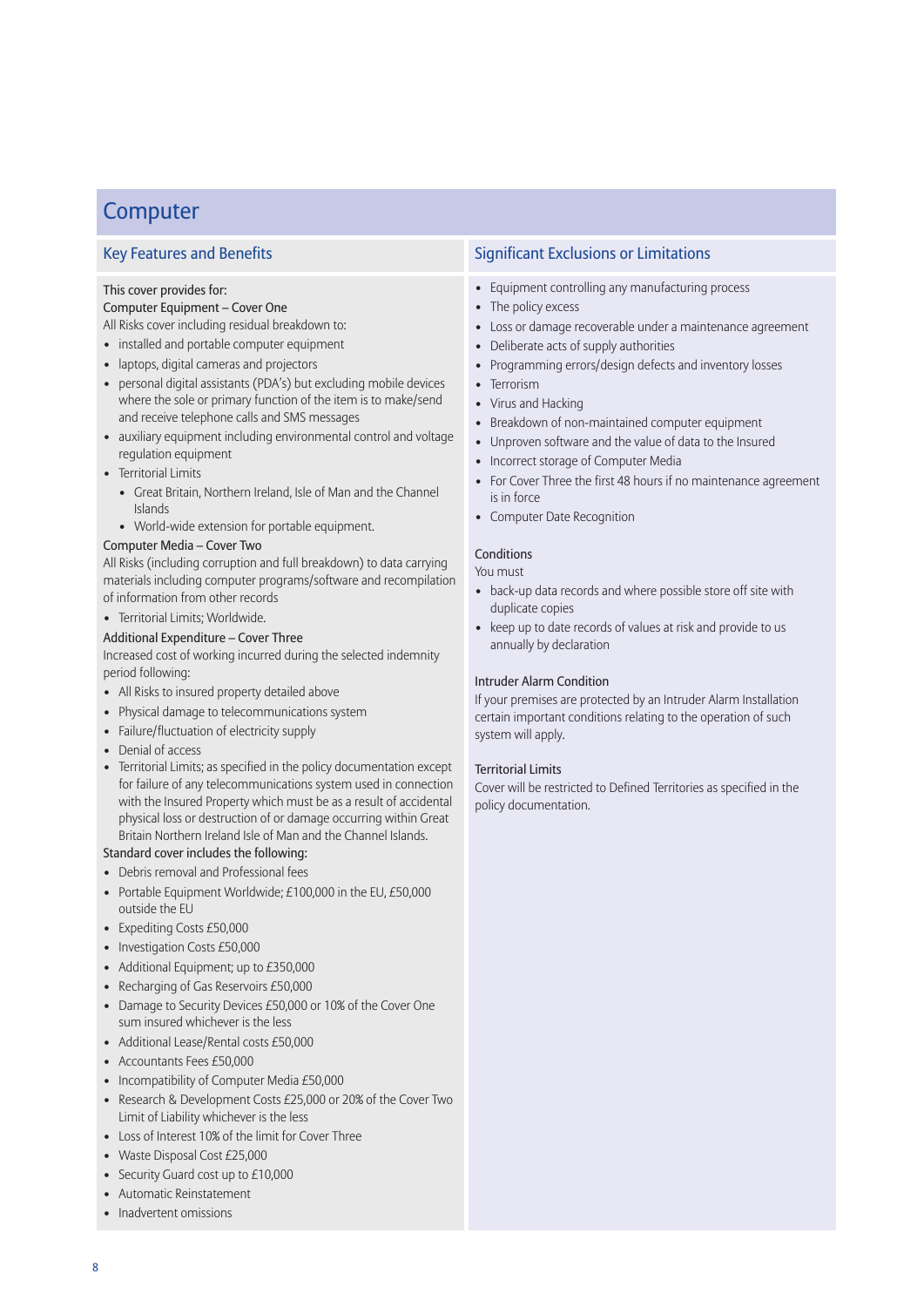## Public and Products Liability

Limit of Indemnity - as selected by you. The amount relates to:

- One claim or series of claims arising out of one occurrence
- All claims any one period of insurance arising out of products supplied
- All claims any one period of insurance for pollution or contamination.

#### Territorial Limits

• anywhere in the world in connection with the business conducted by you from premises within Defined Territories as specified in the policy documentation.

#### Legal and other Costs and Expenses

Cover is provided for the above in connection with the defence of any valid claim, including your representation at any coroner's inquest, fatal accident enquiry or certain criminal proceedings. In respect of claims made within North America, the Limit of Indemnity shall be inclusive of all costs and expenses.

#### Health and Safety at Work - Legal Defence Costs

Covers legal defence costs arising out of the Health & Safety at Work Act 1974.

#### Court Attendance Compensation

Covers attendance as a witness in connection with a claim:

- Director/partner £750 for each days' attendance
- Employee  $£250$  for each days' attendance

#### Corporate Manslaughter and Homicide

Cover extends to include legal costs and expenses incurred in the UK with our consent and costs of the prosecution awarded against you in connection with the defence of any criminal proceedings brought under the Corporate Manslaughter and Corporate Homicide Act 2007 in respect of any fatal injury. Cover is limited to £5M or the amount stated in the policy schedule which ever is the lower.

### Key Features and Benefits Significant Exclusions or Limitations

- injury to any employee
- loss of or damage to property belonging to you or in your charge or control except premises occupied by you for temporary work
- liability for loss or damage to goods sold, supplied, delivered, installed or erected or the cost of recalling or refunding a defective product or replacing, repairing or reinstating faulty work
- liability arising out of ownership, possession or use of any mechanically propelled vehicle or attached trailer where motor insurance is required by law or any aircraft or water craft other than hand-propelled or sailing craft or those used for business entertainment purposes in inland waters
- liability arising out of error or omission in any advice, design, formula, specification, inspection, certification or testing performed for a fee
- in respect of injury, loss or damage arising from products:
	- liability which attaches solely under the terms of an agreement
	- installed or incorporated in aircraft or spacecraft
- loss or damage to contract works undertaken under a contract or liability under JCT Contract Clause 6.5.1
- any liability in respect of pollution or contamination:
	- in the USA or Canada or any other country specified in the policy documentation
	- elsewhere unless due to a sudden, identifiable, unintended and unexpected incident
- fines, penalties or liquidated, aggravated, punitive or exemplary damages
- work on an offshore installation or travelling to or from
- liability occurring outside of the UK caused by or arising from asbestos or material or products containing asbestos or any nuclear weapon or weapons material
- liability occurring outside of the UK in respect of injury caused by or arising from fungus, mould or mildew or silica particles, dust or compounds
- liability compulsorily insurable under employers' liability workers' compensation or similar legislation
- or any sums which you shall be called upon to pay for any workers' compensation, unemployment compensation or disability benefits
- liability arising from war, invasion, act of foreign enemy, hostilities, civil war, rebellion, revolution, insurrection, military or usurped power, nationalisation, confiscation, requisition, seizure or destruction by government or public authority

#### • Terrorism Cover

Cover for acts of Terrorism is restricted to acts within the UK and limited to £5M or the amount stated in the policy schedule which ever is the lower.

• The Excess Please refer to your policy schedule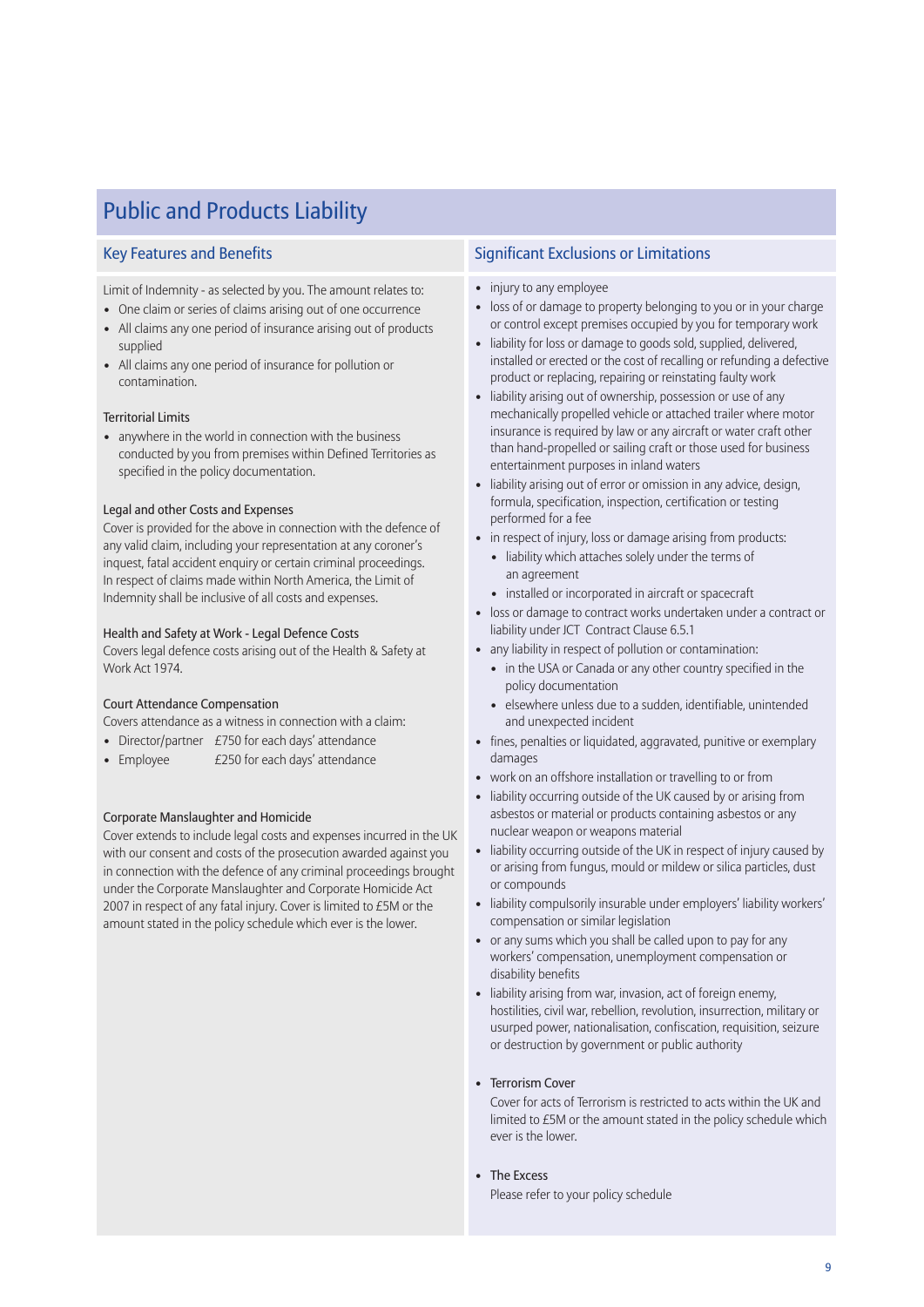| <b>Significant Features and Benefits</b>                                                                                                                                                                                                                                                                                                                                                                                                                                                                                                                                                                                                                                                                                                                                                                                                                                                                                                                                                                                                                                                                                                                                                                                                                                                                                                                                                                                         | <b>Significant Exclusions or Limitations</b>                                                                                                                                                                                                                                                                                                                                                                                                                                                                                                                                                                                                                                                                                                                                                                                                                                                                                                                                                                                                                                                                                                                                                                                                                                                                                                                                                                                                                                                                                         |
|----------------------------------------------------------------------------------------------------------------------------------------------------------------------------------------------------------------------------------------------------------------------------------------------------------------------------------------------------------------------------------------------------------------------------------------------------------------------------------------------------------------------------------------------------------------------------------------------------------------------------------------------------------------------------------------------------------------------------------------------------------------------------------------------------------------------------------------------------------------------------------------------------------------------------------------------------------------------------------------------------------------------------------------------------------------------------------------------------------------------------------------------------------------------------------------------------------------------------------------------------------------------------------------------------------------------------------------------------------------------------------------------------------------------------------|--------------------------------------------------------------------------------------------------------------------------------------------------------------------------------------------------------------------------------------------------------------------------------------------------------------------------------------------------------------------------------------------------------------------------------------------------------------------------------------------------------------------------------------------------------------------------------------------------------------------------------------------------------------------------------------------------------------------------------------------------------------------------------------------------------------------------------------------------------------------------------------------------------------------------------------------------------------------------------------------------------------------------------------------------------------------------------------------------------------------------------------------------------------------------------------------------------------------------------------------------------------------------------------------------------------------------------------------------------------------------------------------------------------------------------------------------------------------------------------------------------------------------------------|
| • Directors & Officers Liability<br>Cover against legal defence costs and expenses and settlements<br>or damages awarded against insured persons for which they are<br>personally liable for an actual or alleged Wrongful Act:<br>breach of duty or trust<br>neglect, error or omission<br>misrepresentation, misstatement or misleading statement<br>libel, slander, defamation<br>breach of contract<br>breach of warranty of authority.<br>Wrongful Act also includes<br>any violation of the Companies Act 2006<br>$\overline{\phantom{a}}$<br>shareholders derivative actions<br>employment practice related acts<br>any violation of the Bribery Act 2010<br>any other matter claimed against an insured person whilst in<br>their capacity as an insured person.<br><b>Insured Person includes</b><br>past, present and future individuals (executive and non-<br>executive), shadow directors (on an outward basis), de facto<br>directors, outside directors, prospective directors from a listing<br>and compliance committee members<br>all approved persons who perform controlled functions as<br>specified by the Prudential Regulation Authority and/or<br>Financial Conduct Authority and includes cover for the<br>equivalent position in any other jurisdiction<br>employees in a managerial or supervisory capacity<br>$\overline{\phantom{a}}$<br>an employee where named as a defendant in connection with | • Claims Made<br>Cover is provided on a claims made basis, meaning that the<br>insurance only covers claims first made and circumstances first<br>notified to us during the period of insurance or any discovery<br>period (if applicable).<br>• Limit of Liability<br>The limit is an aggregate limit for the period of insurance and is<br>inclusive of all financial losses, defence and investigation costs.<br>Non Executive Directors Cover is a separate aggregate amount of<br>£250,000 and applies in addition to the Limit of Liability.<br>Sub limits apply to:<br>Reputational Crisis Costs - £5,000 any one<br>circumstance/person and £50,000 in the aggregate in the<br>period of insurance<br>Emergency Defence Costs - limit 10% of the Limit of Liability<br>$\blacksquare$<br>Foreign Corrupt Practices Act - limit £1,000,000<br>Entity Cover Extension - limit £500,000 or 50% of the Section<br>Limit of Liability whichever is the lower in the aggregate in the<br>period of insurance.<br>Sub limits are part of and not payable in addition to the Limit of<br>Liability, and are subject to the overall Limit of Liability.<br>Exclusions<br>• Proven fraud, dishonesty, illegal profit or remuneration where<br>established by final judgement or adjudication or admission by an<br>insured.<br>• Prior claims or circumstances where known or aware of at the<br>inception date of cover or where notified under a prior cover.<br>• Litigation or arbitration proceedings initiated or pending at the |
| an employment practice dispute or co-defendant to any action<br>automatically extends to include spouses/civil partners, heirs,<br>$\overline{\phantom{a}}$<br>estates and legal representatives of deceased directors and                                                                                                                                                                                                                                                                                                                                                                                                                                                                                                                                                                                                                                                                                                                                                                                                                                                                                                                                                                                                                                                                                                                                                                                                       | Prior/Pending Litigation date.<br>• Pension Trustee; cover will not apply for any individual acting in<br>the capacity of trustee of any trust fund, pension scheme,<br>employee benefit scheme or similar scheme.                                                                                                                                                                                                                                                                                                                                                                                                                                                                                                                                                                                                                                                                                                                                                                                                                                                                                                                                                                                                                                                                                                                                                                                                                                                                                                                   |
| officers where they are pursued as part of a claim against an<br>insured person.<br>• Company Reimbursement Cover                                                                                                                                                                                                                                                                                                                                                                                                                                                                                                                                                                                                                                                                                                                                                                                                                                                                                                                                                                                                                                                                                                                                                                                                                                                                                                                | Bodily injury or property damage; this exclusion does not apply in<br>$\bullet$<br>respect of Employment Practice liability or corporate                                                                                                                                                                                                                                                                                                                                                                                                                                                                                                                                                                                                                                                                                                                                                                                                                                                                                                                                                                                                                                                                                                                                                                                                                                                                                                                                                                                             |

#### • Company Reimbursement Cover

Cover to provide for the reimbursement of the company for claims paid on behalf of its directors and officerswhere it hasindemnified or agreed to indemnify the individual director or officer concerned.

Directors & Officers Liability Insurance

#### • Non Executive Directors Cover

Cover is provided for non executive directors where the Limit of Liability is exhausted and indemnity is not available from the company or any other source.

An additional Limit of Liability applies per director but there is no overall restriction with regard to the number of individuals involved.

#### • Investigation Additional Cover

Costs and legal expenses of individuals in connection with the preparation for or attendance at official and professional investigations into their actions or those of the company are automatically covered up to the Limit of Liability.

Additional cover is provided which will operate prior to the actual identification of a wrongful act, and from when the attendance of an insured person is first required to attend or becomes aware of such investigation.

- manslaughter proceedings.
- Insured versus Insured actions brought or maintained in the USA, except asspecifically provided for under the Acknowledged Insured vs Insured Cover.
- Offering of Securities, excluded other than in respect of any public or private debt offering.
- Cover generally excludes:
	- criminal fines and criminal penalties
	- remuneration or employment related benefits
	- a direction or contribution notice by the Pensions Regulator
	- taxes except where the personal liability of a director for nonpayment of corporate taxes is established by law and indemnity by the company is not available
	- amounts uninsurable under the law applicable except punitive or exemplary amounts or the multiplied portion of multiple damages
	- punitive or exemplary damages for an Employment Practice Wrongful Act.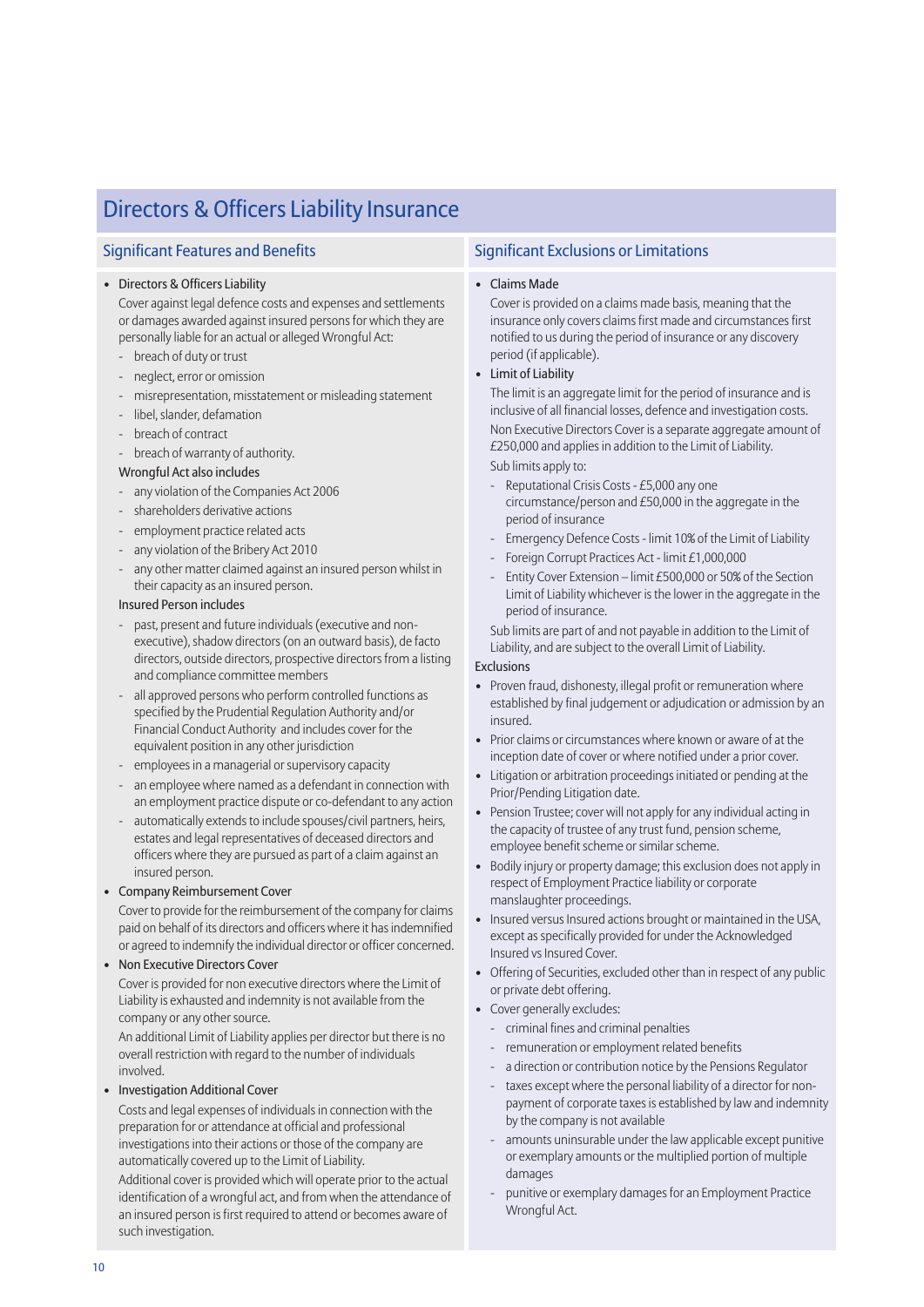## Directors & Officers Liability Insurance

In addition, we will pay the costs of an internal investigation following the self reporting of any actual or potential regulatory issues to any governmental, regulatory or judicial agency.

• Health & Safety & Corporate Manslaughter

Covers defence costs and legal representation expenses should the insured find themselves subject to proceedings for an offence under the Corporate Manslaughter and Corporate Homicide Act 2007 or for a breach of the Health & Safety at work Act 1974, including cover arising under equivalent legislation in another jurisdiction.

#### • Employment Practice Wrongful Act

Covers claims made against any insured person in respect of employment disputes such as those involving:

- unfair and wrongful dismissal
- harassment
- discrimination and retaliation
- failure to employ or promote
- violations of the Employment Rights Act 1996.

relating to the past, present or future employment of an individual, other than to the extent that the insured person is indemnified by the company.

• Extradition Proceedings

Should an insured person find themselves subject to proceedings following a request for deportation, extradition or arrest warrant, cover is provided for the costs and expensesincurred including the costs and expenses associated in bringing an appeal to overturn such a case.

• Emergency Defence Costs

Where it has not been practicable to obtain our prior consent, cover extends to include an amount in respect of advance defence costs, fees and legal expenses reasonably incurred.

• Bail & Civil Bonds

Where you are required by a court to pay bail (or an equivalent in another jurisdiction), cover is provided for such costs of the Bond without any sub limit. These costs will not include the collateral cost of the Bonds.

• Outside Entity

Provides blanket protection for any external directorships held by insured persons at the specific request of the company. An outside entity is not subject to any minimum ownership threshold, and will include any entity (including a not for profit entity) that is not a subsidiary or financial institution or have any of its securities listed in the United States of America.

#### • Automatic Acquisition Cover

Cover will automatically extend to include any new subsidiary company acquired or created during the period of insurance. Cover will be subject to the payment of an additional premium, and any terms and conditions that we require.

#### • Management Buy-Out

Upon your request we will provide a free 45 day continuation of cover for the relevant directors and officers should a subsidiary be involved in a management buy-out, for wrongful acts committed by an insured person subsequent to the buy-out.

### Significant Features and Benefits Significant Exclusions or Limitations

#### Deductible

• A deductible will not apply to any claim made under the Directors & Officers Cover or Company Reimbursement Cover (outside of USA jurisdiction) unless specified otherwise in your policy schedule. In respect of any claim brought within the jurisdiction of the USA, a deductible of £5,000 will apply to Company Reimbursement Cover unless specified otherwise in your policy schedule.

• A sub limit of 10% of the Limit of Liability applies to the extension.

- Total assets must not exceed 50% of your total assets.
- Subsidiary securities must not be listed on any exchange.
- Excludes Financial Institutions.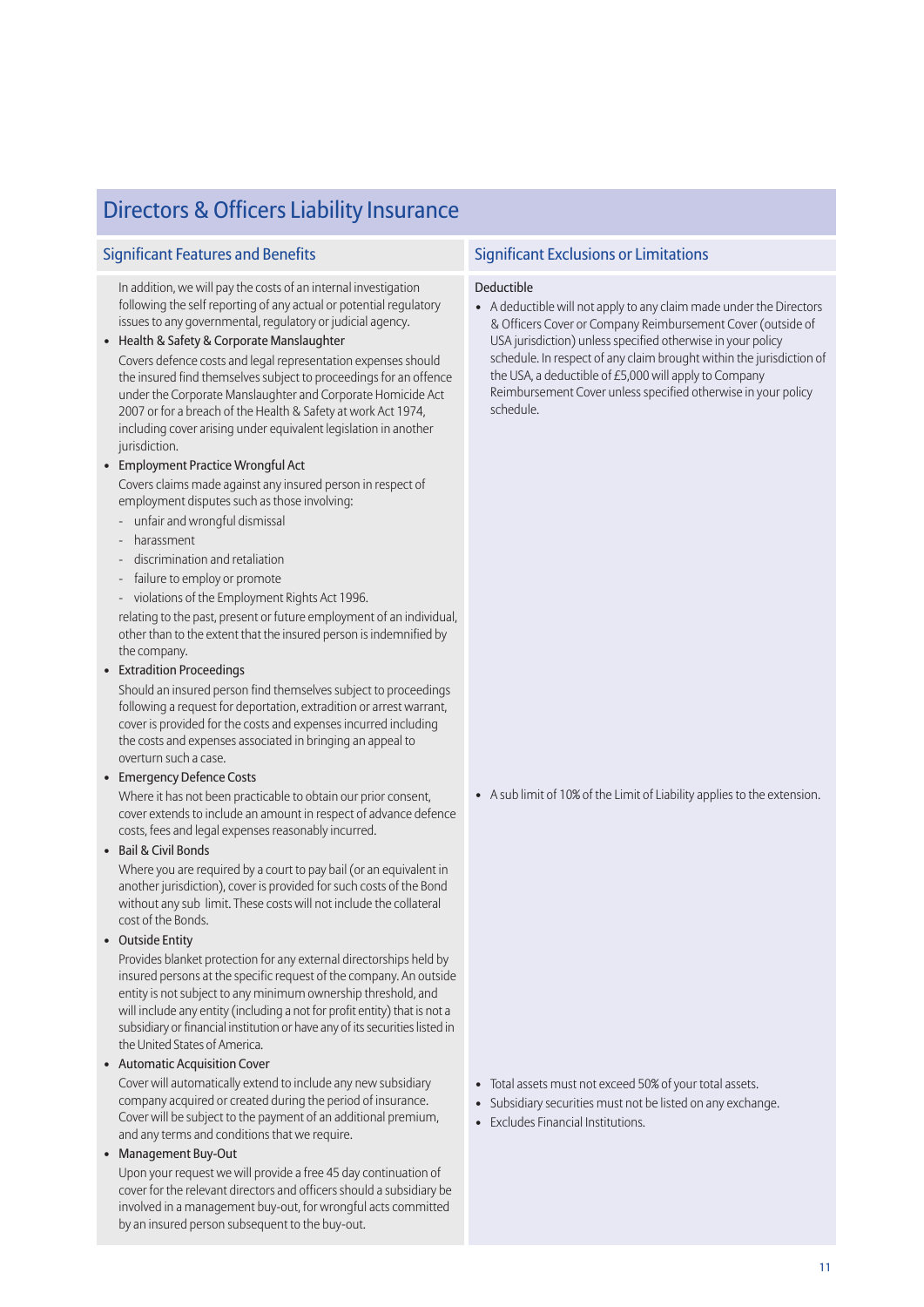| Directors & Officers Liability Insurance                                                                                                                                                                                                                                                                                                                                                                                                                                                                                                                                                                                                                                                                                                                                                                                                                                                                                                                                                                                                                                                                                                                                                                                                                                                                                                                                                                                                                                                                                                                                                                                                                                                                                                                                                                                                                                                                                                                                                                                     |                                                                                                                                                                                                                                                                                                                                               |  |
|------------------------------------------------------------------------------------------------------------------------------------------------------------------------------------------------------------------------------------------------------------------------------------------------------------------------------------------------------------------------------------------------------------------------------------------------------------------------------------------------------------------------------------------------------------------------------------------------------------------------------------------------------------------------------------------------------------------------------------------------------------------------------------------------------------------------------------------------------------------------------------------------------------------------------------------------------------------------------------------------------------------------------------------------------------------------------------------------------------------------------------------------------------------------------------------------------------------------------------------------------------------------------------------------------------------------------------------------------------------------------------------------------------------------------------------------------------------------------------------------------------------------------------------------------------------------------------------------------------------------------------------------------------------------------------------------------------------------------------------------------------------------------------------------------------------------------------------------------------------------------------------------------------------------------------------------------------------------------------------------------------------------------|-----------------------------------------------------------------------------------------------------------------------------------------------------------------------------------------------------------------------------------------------------------------------------------------------------------------------------------------------|--|
| <b>Significant Features and Benefits</b>                                                                                                                                                                                                                                                                                                                                                                                                                                                                                                                                                                                                                                                                                                                                                                                                                                                                                                                                                                                                                                                                                                                                                                                                                                                                                                                                                                                                                                                                                                                                                                                                                                                                                                                                                                                                                                                                                                                                                                                     | <b>Significant Exclusions or Limitations</b>                                                                                                                                                                                                                                                                                                  |  |
| • Discovery Period<br>In the event that cover is not renewed or replaced, cover<br>automatically extends to allow a 30 day period for claims to be<br>made, free of charge, with the option to extend this period for up<br>to a year at an additional premium. We can also provide a period<br>of up to a further six years upon request, and at our discretion, in<br>the event of a change of control.<br>• Retired Director or Officer Cover<br>Provides lifetime cover for retired individuals (except where<br>disqualified from holding office), or those who have left the<br>company voluntarily, in the event of their not having protection via<br>any ongoing insurance. Cover includes costs in respect of any<br>investigation or self reporting investigation.<br>• Reputational Crisis Costs<br>Costs incurred in seeking the services of a crisis management firm<br>or public relations consultant in order to mitigate the adverse<br>effect on an insured's reputation as a result of a claim,<br>circumstance or extradition proceeding.<br>We have an agreement with a panel of professional advisers to<br>provide assistance in the event of a reputational crisis.<br>Alternatively, you may use a service provider of your choice as<br>required.<br>• Corporate Tax Liability<br>Provides cover for any personal liability of a director or officer that<br>may arise from the non payment of corporate taxes due to<br>insolvency of the company and where indemnification is not<br>otherwise available.<br>• Bodily Injury / Property Damage Cover<br>Cover for defence costs up to the Limit of Liability should an<br>individual be faced with an allegation involving bodily injury or<br>property damage and the company not provide them with<br>indemnification.<br>• Whistle blowing Legislation<br>Cover includes protection for whistleblower incidents such as<br>those falling under the Public Interest Disclosure Act 1998.<br>• Bribery Act 2010 & Foreign Corrupt Practices Act | • A sub-limit of £5,000 any one circumstance/person and £50,000<br>in the aggregate in the period of insurance applies to this<br>extension.<br>• If you do not wish to use our panel adviser, you must obtain our<br>prior written consent to use the service provider chosen.                                                               |  |
| Provides cover for civil fines and penalties imposed in relation to<br>the Bribery Act 2010, the Foreign Corrupt Practices Act or similar<br>legislation.<br>• Pollution Cover                                                                                                                                                                                                                                                                                                                                                                                                                                                                                                                                                                                                                                                                                                                                                                                                                                                                                                                                                                                                                                                                                                                                                                                                                                                                                                                                                                                                                                                                                                                                                                                                                                                                                                                                                                                                                                               | • A sub-limit of £1,000,000 applies in respect of the Foreign Corrupt<br>Practices Act.                                                                                                                                                                                                                                                       |  |
| Cover for pollution is provided up to the Limit of Liability where<br>indemnity is not available from the company. Cover is also<br>provided for shareholder derivative actions.<br>• Acknowledged Insured vs Insured Claims<br>Broad cover is provided as there is no exclusion in respect of one<br>insured person making a claim against another insured person<br>provided the claim is brought outside of the USA.                                                                                                                                                                                                                                                                                                                                                                                                                                                                                                                                                                                                                                                                                                                                                                                                                                                                                                                                                                                                                                                                                                                                                                                                                                                                                                                                                                                                                                                                                                                                                                                                      | • For claims brought within the USA cover is provided for defence<br>costs up to the Limit of Liability for:<br>Employment Practice claims<br>Claims brought by liquidators or receivers<br>Contribution or indemnity matters resulting from other claims<br>Shareholder derivative actions<br>Claims brought by former directors or officers |  |

### - Whistleblower situations.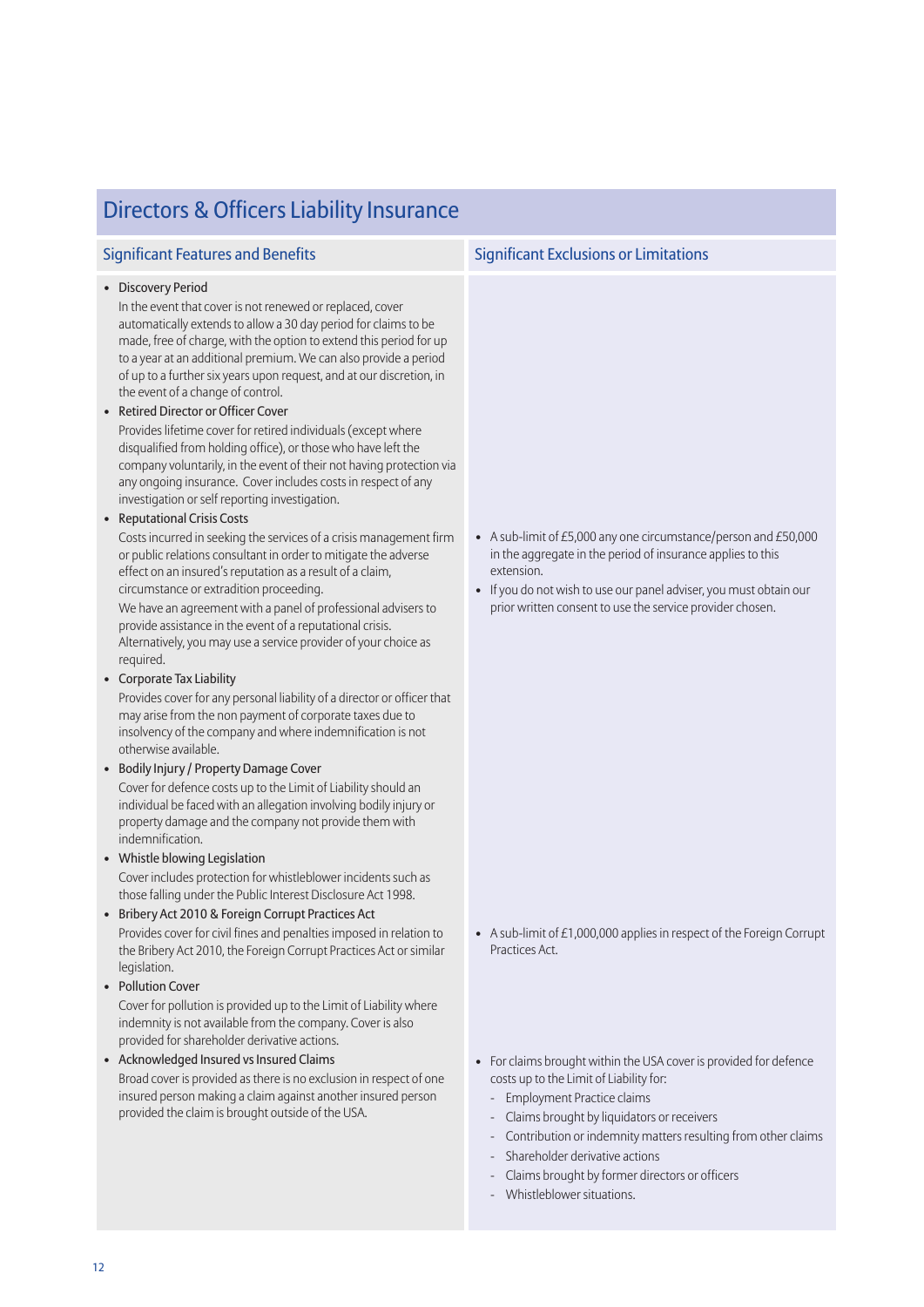## Directors & Officers Liability Insurance

#### • Disqualification Proceedings

Cover includes costs and expensesincurred should an insured person need to bring legal proceedings to obtain the discharge or revocation an order disqualifying them from holding office as a company director in connection with a valid claim.

• Offering of Securities

Cover is automatically provided in the event that funds are raised in respect of any public or private debt offering anywhere in the world.

• Entity Cover Extension

This extension provides cover to specifically protect the company as opposed to its directors and officers, and enables liability claims to be brought directly against the company and for cover to respond on behalf of the company. Cover includes:

- Legal defence costs and expenses and settlements or damages awarded against the company for an actual or alleged Wrongful Act
- Investigation Costsin respect of an Investigation under the Health and Safety at Work Act 1974 or the Corporate Manslaughter and Corporate Homicide Act 2007.

• Claims Notifications

Claims are not subject to restrictive 'condition precedent' reporting conditions. An extended notification period to report claimsis provided up to 90 days after expiry of the period of insurance.

• Allocation

To facilitate a quicker resolution of any allocation dispute that may arise regarding covered and non covered matters or parties, we commit to using our best efforts to agree a fair and proper allocation as to the proportion payable.

#### • Priority of Payment of Claims

Condition that clearly states the order in which payment will be made and reflect the reality of claims payment situations. Allowance is made for the complexities which can occur in terms of when monies are actually due to the various partiesinvolved but also allow adequate flexibility.

### Significant Features and Benefits Significant Exclusions or Limitations

- Entity cover is subject to a sub-limit of £500,000 or 50% of the Section Limit of Liability whichever is the lower, and a deductible of £5,000 each claim applies unless successfully defended. This extension is subject to the cover general exclusions and conditions, and in addition excludes:
	- Employment Practice liability
	- liability relating to competition, restraint of trade, or deceptive acts and practices in trade and commerce
	- private placement or public offering of any securities
	- performance or failure to perform professional services
	- infringement of copyright, patent, trade marks, service marks, trade secrets, title or other proprietary or licensing rights or intellectual property of any product or services
	- contractual liability except in respect of defence costs
	- pollution other than in respect of shareholders derivative actions
	- any trust fund, pension scheme, profit-sharing scheme or employee benefit scheme
	- claims brought or maintained by or on behalf of the company
	- bodily injury and property damage except in respect of Investigation Costs
	- efficiency or performance of any products or services except in respect of Investigation Costs.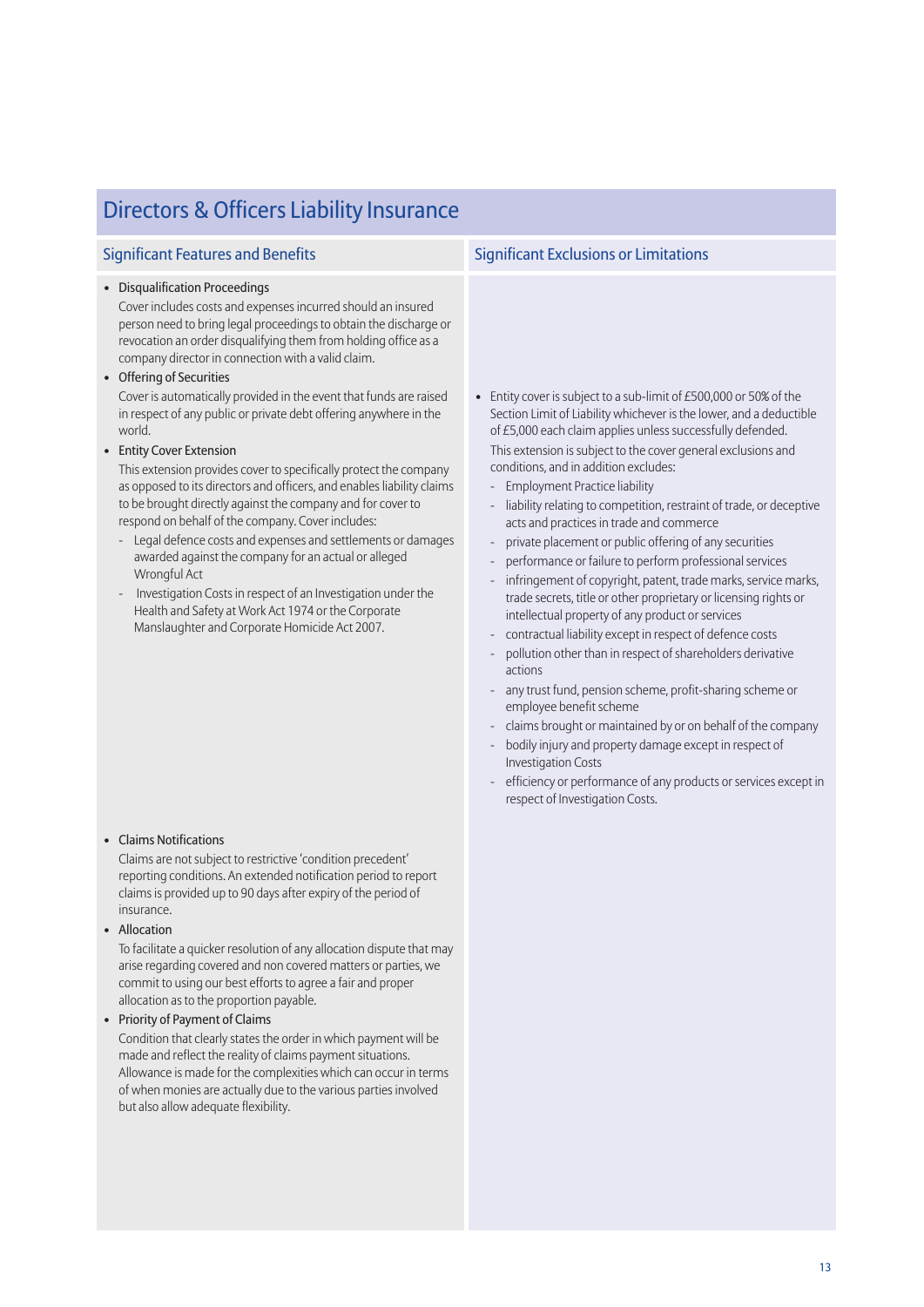| <b>Significant Features and Benefits</b>                                                                                                                                                                                                                                                                                                                     | <b>Significant Exclusions or Limitations</b> |
|--------------------------------------------------------------------------------------------------------------------------------------------------------------------------------------------------------------------------------------------------------------------------------------------------------------------------------------------------------------|----------------------------------------------|
| • Severability<br>Full severability is provided for you benefit. For the purposes of<br>determining the availability of cover or applicability of any<br>exclusion, the conduct of an insured person, or the knowledge<br>possessed by an insured person shall not be imputed to any other<br>insured person.                                                |                                              |
| · Non-Avoidance<br>Condition waiving our rights to avoid the cover in the event of<br>innocent non-disclosure. This ensures that cover cannot be<br>withdrawn from innocent individuals under any circumstances. In<br>the event of any fraudulent misrepresentation or non disclosure,<br>cover can only be restricted for culpable, specific, individuals. |                                              |
| • Termination/Cancellation                                                                                                                                                                                                                                                                                                                                   |                                              |
| Cover is non-rescindable by us (other than in respect of non<br>payment of premium).                                                                                                                                                                                                                                                                         |                                              |
| • Subrogation                                                                                                                                                                                                                                                                                                                                                |                                              |
| Restricts our rights of subrogation against an individual insured<br>unless the claim involves a deliberate criminal act or illegal profit<br>or advantage.                                                                                                                                                                                                  |                                              |
| • Assignment                                                                                                                                                                                                                                                                                                                                                 |                                              |
| In order to safequard the individual insured's interests, cover<br>cannot be assigned for the benefit of any other party without our<br>prior agreement.                                                                                                                                                                                                     |                                              |
|                                                                                                                                                                                                                                                                                                                                                              |                                              |

## Directors & Officers Liability Insurance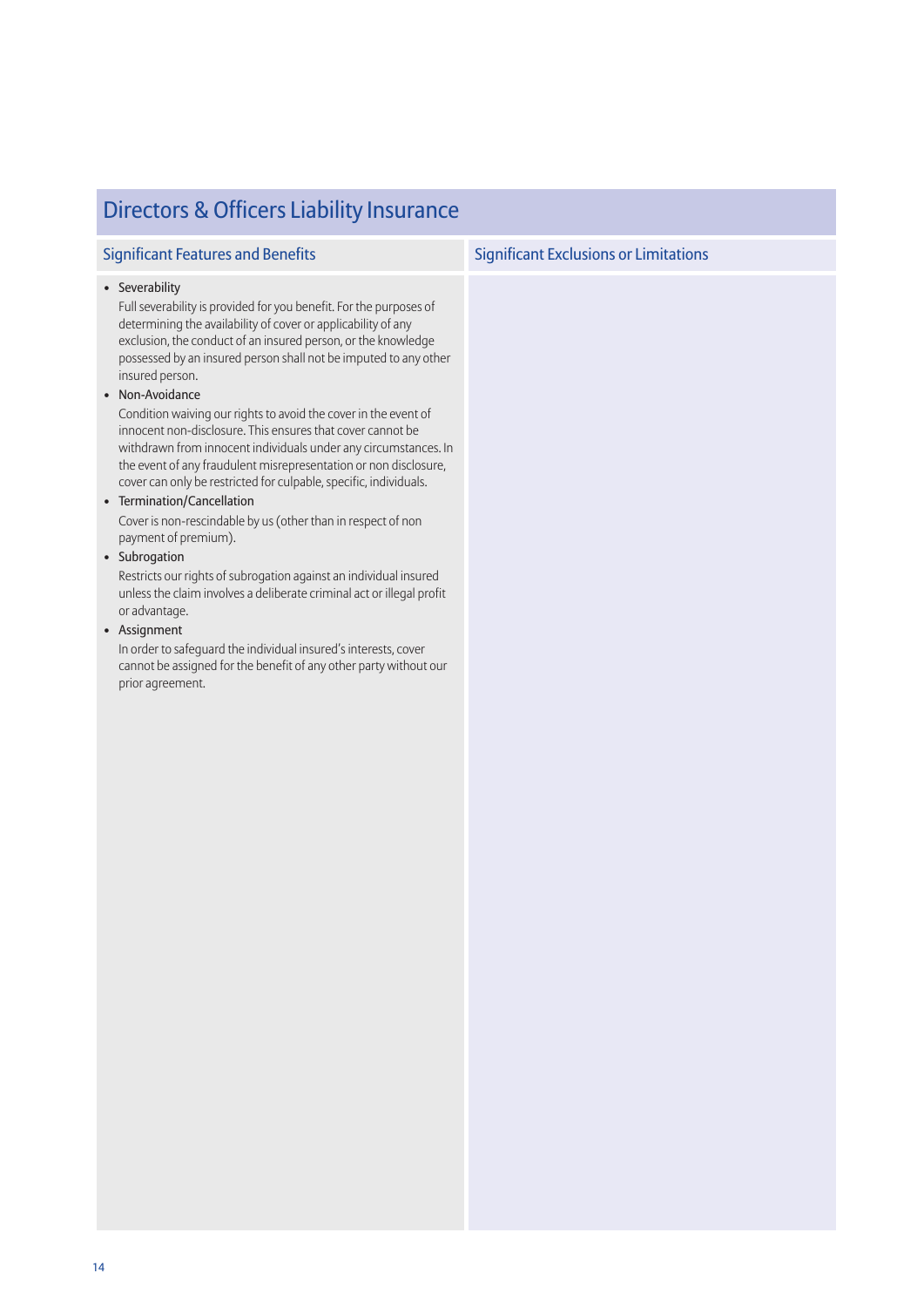## Employers Liability

### Significant Features and Benefits Significant Exclusions or Limitations

Limit of Indemnity - Standard £10m (higher limits may be available on request) in respect of any one claim or series of claims arising out of one occurrence.

#### Territorial Limits

- The United Kingdom and the Republic of Ireland.
- Elsewhere in the world for employees resident in the United Kingdom but temporarily employed elsewhere.

#### Legal and other Costs and Expenses

Cover is provided for the above in connection with the defence of any valid claim including your representation at any coroner's inquest, fatal accident enquiry or certain criminal proceedings.

#### Health and Safety at Work - Legal Defence Costs

Covers legal defence costs arising out of the Health & Safety at Work Act 1974 or the Health and Safety at Work (Northern Ireland) Order 1978 or the Safety, Health and Welfare at Work Act 1989 (Republic of Ireland).

#### Unsatisfied Court Judgements

Covers payment of court judgements obtained by employees against third parties for injury sustained at work, if the judgement remains unsatisfied.

#### Court Attendance Compensation

Covers attendance as a witness in connection with a claim:

- Director/partner £750 for each days' attendance
- Employee  $£250$  for each days' attendance

#### Corporate Manslaughter and Homicide

Cover extends to include legal costs and expenses incurred in the UK with our consent and costs of the prosecution awarded against you in connection with the defence of any criminal proceedings brought under the Corporate Manslaughter and Corporate Homicide Act 2007 in respect of any fatal injury. Cover is limited to £5M or the amount stated in the policy schedule which ever is the lower.

- Injury of employees whilst carried in or upon a vehicle
- Work on an offshore installation or travelling to or from
- Outside of the UK
	- acts of terrorism
	- war, invasion, act of foreign enemy, hostilities, civil war, rebellion, revolution, insurrection, military or usurped power.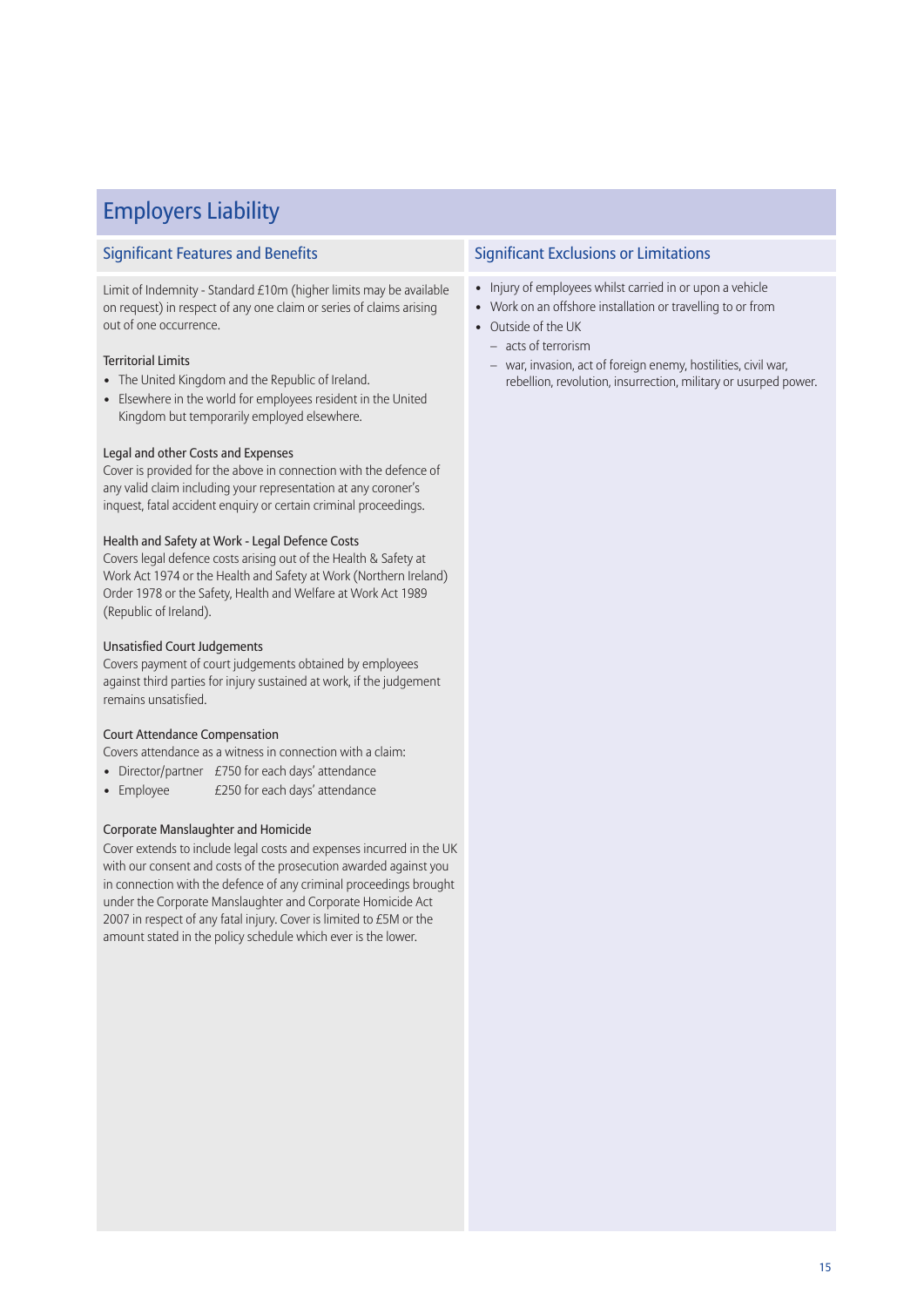| <b>Fidelity Insurance</b>                                                                                                                                                                                                                                                              |                                                                                                                                                                                                                                                                                                                                              |
|----------------------------------------------------------------------------------------------------------------------------------------------------------------------------------------------------------------------------------------------------------------------------------------|----------------------------------------------------------------------------------------------------------------------------------------------------------------------------------------------------------------------------------------------------------------------------------------------------------------------------------------------|
| <b>Significant Features and Benefits</b>                                                                                                                                                                                                                                               | <b>Significant Exclusions or Limitations</b>                                                                                                                                                                                                                                                                                                 |
| The cover provides for the direct loss of money or goods caused by<br>employee theft, fraud or dishonesty, committed with the clear intent<br>of obtaining an improper gain for themselves, up to the limit<br>selected by you.<br>Employee definition includes temporary agency staff | • losses identified more than 24 months after an employee has left<br>your employment<br>losses arising from subsequent acts of fraud or dishonesty by an<br>$\bullet$<br>employee<br>loss dependant upon any inventory or profit and loss compilation<br>$\bullet$<br>loss of interest, fines, penalties or consequential loss<br>$\bullet$ |
| Cover extends to include the costs of rewriting or amending<br>computer programs following the fraudulent use of<br>computer systems.                                                                                                                                                  | Conditions<br>Special conditions governing the required standards and systems of<br>check apply, which must be followed if the cover is to operate.                                                                                                                                                                                          |
| Discovery Period 24 Months                                                                                                                                                                                                                                                             | <b>Territorial Limits</b><br>Cover will be restricted to Defined Territories as specified in the<br>policy documentation.                                                                                                                                                                                                                    |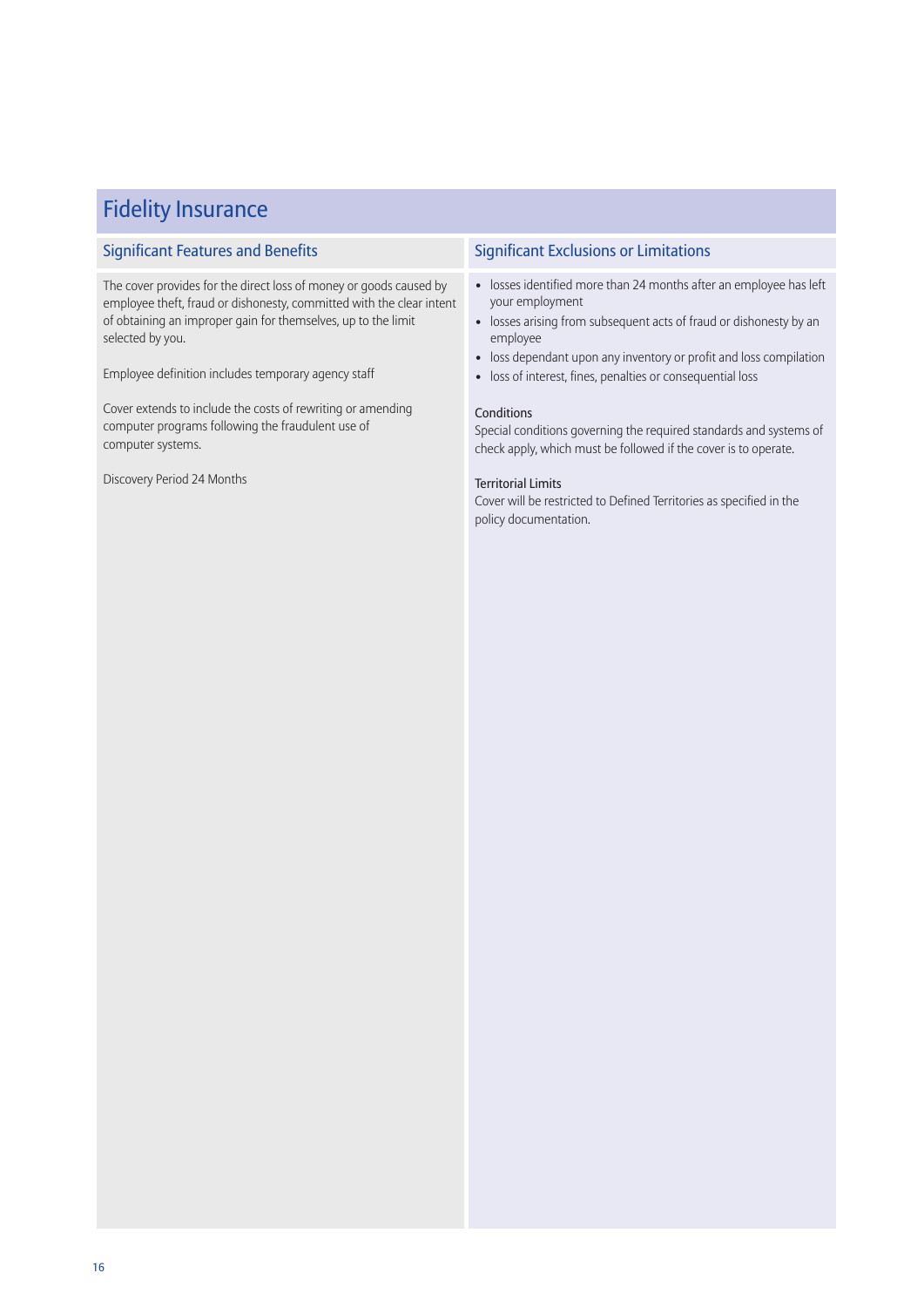## Accident

| <b>Significant Features and Benefits</b>                                                      | <b>Significant Exclusions or Limitations</b>                                                                                                                       |
|-----------------------------------------------------------------------------------------------|--------------------------------------------------------------------------------------------------------------------------------------------------------------------|
| The policy selected can provide compensation for accidental<br>bodily injury that results in: | The policy does not cover injury arising from:                                                                                                                     |
| • Death                                                                                       | • Suicide or self injury                                                                                                                                           |
| • Permanent Total Disablement                                                                 | • Drugs or Alcoholism                                                                                                                                              |
| • Loss of Limb                                                                                | • Participation in off-piste winter sports                                                                                                                         |
| • Loss of Hearing                                                                             | • Sickness or disease                                                                                                                                              |
| • Loss of Sight                                                                               | • Radioactive contamination                                                                                                                                        |
| • Loss of Internal Organ                                                                      | • Service in the armed forces                                                                                                                                      |
| • Loss of Speech                                                                              | • Flying as a member of the aircraft crew                                                                                                                          |
| • Temporary Total Disablement                                                                 | • War within Europe in which any of the major powers are<br>involved, or UN enforcement action                                                                     |
| • Temporary Partial Disablement                                                               |                                                                                                                                                                    |
| <b>Extensions of cover:</b><br>• Rehabilitation and Retraining Expenses                       | Up to £10,000 to pay for rehabilitation and retraining costs in the event<br>of an Insured Person suffering Permanent Total Disablement                            |
| • Visitors Benefit                                                                            | £2,500 per visitor if they sustain accidental bodily injury whilst on your<br>premises up to a maximum of £10,000 any one claim                                    |
| • Hospitalisation Benefit                                                                     | £50 per day if hospitalisation and/or convalescence occurs as a result<br>of accidental bodily injury up to a maximum of £4,000                                    |
| • Training Placements Benefit                                                                 | Covers work experience placement trainees under government funded<br>training programmes - Limit of £25,000 per person                                             |
| • Age Enhancement Benefit                                                                     | Extends to cover Insured Persons between 75 and 80 years of age for a<br>benefit of £2,500                                                                         |
| • Assault Injury Enhanced Benefit                                                             | An additional 10% of the benefits covered if an Insured Person sustains<br>accidental bodily injury as a result of an assault up to a maximum<br>amount of £25,000 |
| • Temporary Replacement Staff Cost                                                            | An additional £5,000, following payment of the death benefit, towards<br>reasonable additional costs incurred in conducting the business                           |
| • First Aid Expenses                                                                          | Up to:<br>- 15% of the capital sum benefit covered<br>- 30% of the weekly benefit covered<br>Maximum benefit payable £15,000 any one insured person                |
| • Employee Assistance Helpline                                                                | Free service operating 24 hours a day, 365 days a year                                                                                                             |
| • Medical Helpline                                                                            | Free service operating 24 hours a day, 365 days a year                                                                                                             |
|                                                                                               | Cover for contamination by Terrorism is not included unless a specific<br>amount is shown under Contamination by Terrorism Accumulation<br>Limit in the Schedule   |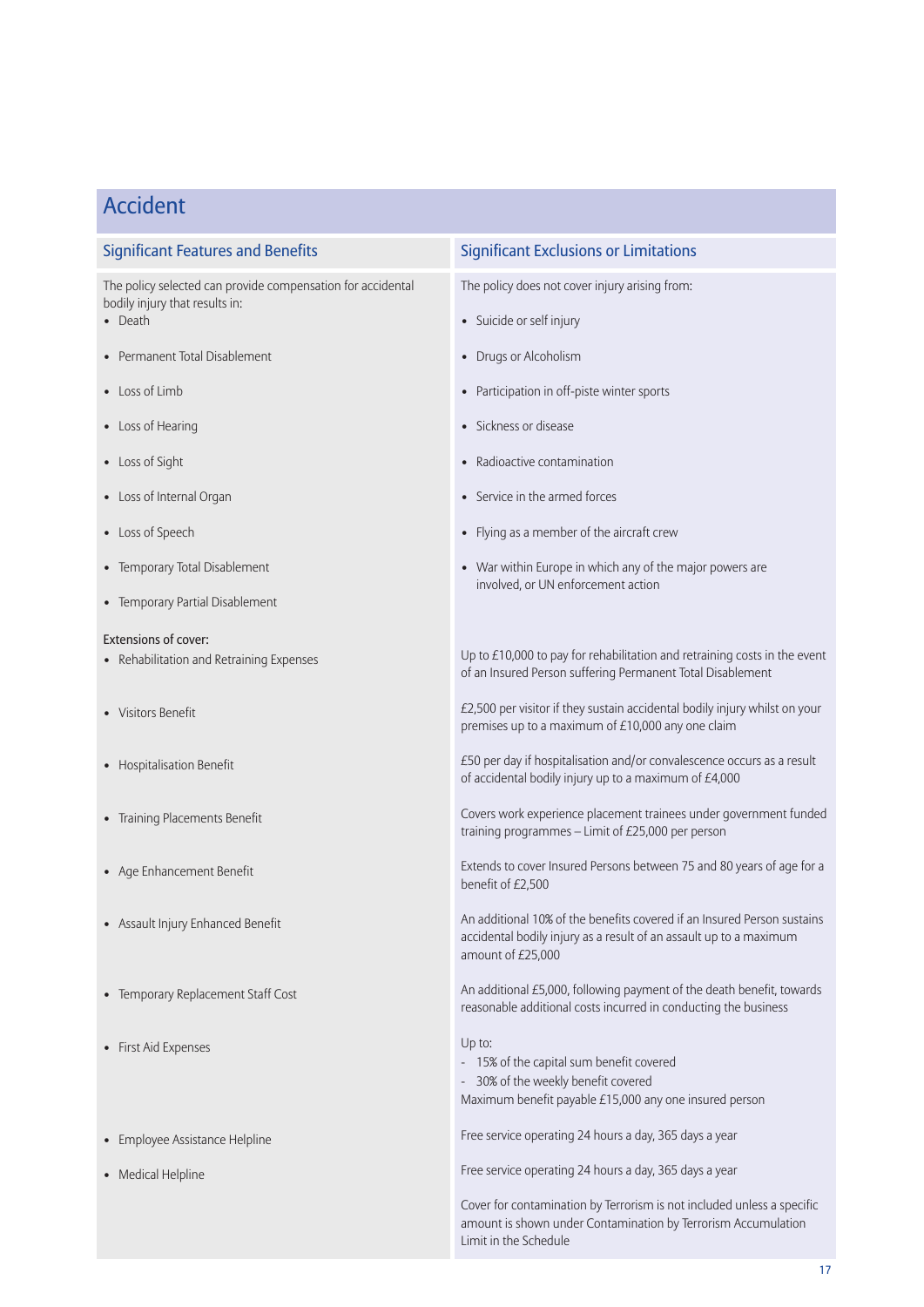### Business Travel

#### Medical Expenses

Provides indemnity for medical expenses incurred whilst on an insured journey outside of the UK. This includes, where necessary, repatriation of an Insured Person or bringing an Insured Person's remains back to the UK.

- Medical and emergency travel expenses up to £10,000,000
- Continued medical expenses necessarily incurred, and not otherwise available from the NHS in the UK for up 6 months to a maximum benefit amount of £20,000
- Emergency Medical Assistance Service Free service operating 24 hours a day, 365 days a year

#### Emergency Travel Expenses

- Additional costs incurred following death, injury or illness for:
- Travel and accommodation of 2 relatives or friends (if required on medical advice)
- Funeral expenses outside the UK
- Transportation costs of the body or ashes and personal effects back to the UK
- Travel expenses to attend a funeral or in the event of critical illness of a immediate member of the family (if unforeseeable at the time of the trip)

#### Extensions of cover:

• Overseas Hospitalisation

#### Replacement Personnel Expenses

• Up to £10,000

#### Baggage & Money

#### Baggage

- Loss, theft or damage to an Insured Person's personal effects.
- Up to £10,000

#### Money

- Loss or theft of money and items with a monetary value, i.e. tickets
- Up to £5,000

#### Significant Features and Benefits Significant Exclusions or Limitations

#### The policy does not cover injury or illness arising from:

- Any travel against the advice of a medical practitioner
- Any trip where the purpose is to receive medical treatment or advice
- Childbirth/pregnancy in the last month prior to the expected date of confinement
- Any trip where the purpose is to receive cosmetic treatment
- Medication costs known or required prior to travelling
- The Emergency Medical Assistance Service must be consulted prior to incurring any costs

• £50 per each complete 24 hour period of hospitalisation or convalescence occurring as a result of accidental bodily injury or illness up to a maximum of £1,000

#### Provided:

- You do not incur unnecessary costs
- The replacement personnel are a business necessity
- Losses must be notified to the appropriate authorities as soon as possible, and in any event within 48 hours of discovery, and a written report obtained

#### The policy does not cover:

- Loss of monetary value due to depreciation
- Loss/damage to, or theft of deeds, securities or manuscripts
- Baggage stolen or lost from an unattended vehicle unless in a locked boot/concealed in a locked vehicle
- Money stolen or lost from an unattended vehicle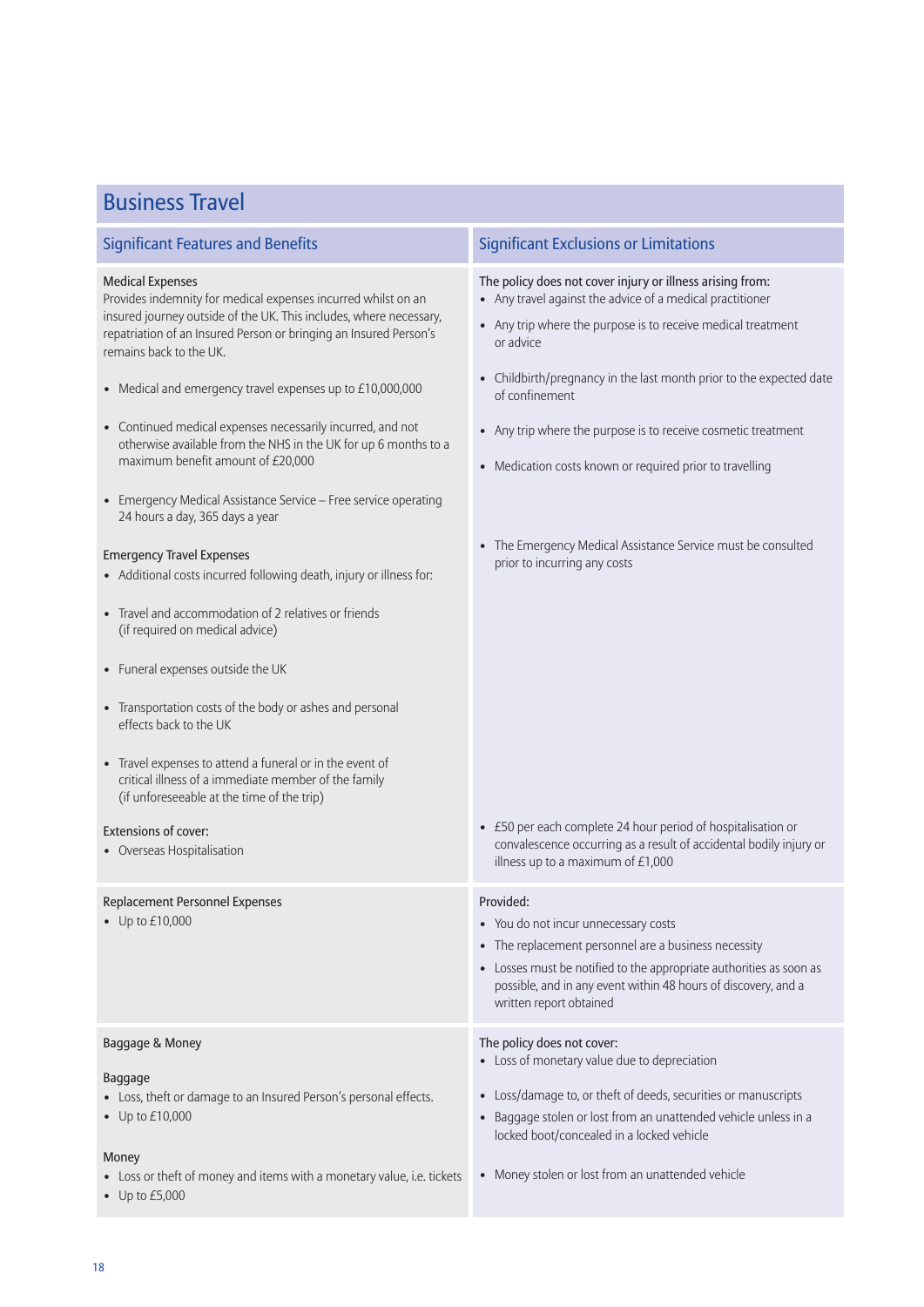| <b>Business Travel</b>                                                                                                                                                                                                                                                                                                           |                                                                                                                                                                                                                                                                                                                                                                                                                                                                                             |  |
|----------------------------------------------------------------------------------------------------------------------------------------------------------------------------------------------------------------------------------------------------------------------------------------------------------------------------------|---------------------------------------------------------------------------------------------------------------------------------------------------------------------------------------------------------------------------------------------------------------------------------------------------------------------------------------------------------------------------------------------------------------------------------------------------------------------------------------------|--|
| <b>Significant Features and Benefits</b>                                                                                                                                                                                                                                                                                         | <b>Significant Exclusions or Limitations</b>                                                                                                                                                                                                                                                                                                                                                                                                                                                |  |
| Baggage & Money (continued)<br>• Pre-journey and post journey money cover. The money limit is<br>extended to 72 hours prior to and after travelling<br>Pre-journey loss of passport<br>• If the passport or visa is stolen and reported to the Police within<br>7 days of travelling, we will cover any necessary incurred costs | • Computer equipment, unless declared to and accepted by the<br>Insurer<br>• Loss or damage caused by delay, detention or confiscation by any<br>government or public authority                                                                                                                                                                                                                                                                                                             |  |
| up to £250 to procure a replacement<br>Loss of passport during a journey<br>• If the passport or visa is stolen whilst travelling, we will cover<br>any necessary incurred costs up to £1,000 to procure a<br>replacement<br>Temporary deprivation of baggage                                                                    |                                                                                                                                                                                                                                                                                                                                                                                                                                                                                             |  |
| • In the event baggage is temporarily deprived for over 4 hours,<br>we will cover any necessarily incurred emergency essential<br>purchases up to £1,000                                                                                                                                                                         | • Any claim payment under this extension from any claim for lost<br>baggage                                                                                                                                                                                                                                                                                                                                                                                                                 |  |
| Fraudulent use of credit cards<br>• If credit/charge/debit/bankers cards are lost or stolen and<br>fraudulently used, will cover up to £1,000.                                                                                                                                                                                   | • As long as the card issuers terms have been complied with and the<br>Insured is obliged to reimburse the Insured Person at the time of loss                                                                                                                                                                                                                                                                                                                                               |  |
| Cancellation/Curtailment<br>• Covers the costs relating to the necessary cancellation or<br>curtailment of an insured trip due to any cause outside their<br>control up to £10,000                                                                                                                                               | The policy does not cover:<br>• Disinclination to travel<br>• Travelling or planning to travel against the advice of a<br>registered medical practitioner<br>• Childbirth/pregnancy in the last month prior to the expected<br>date of delivery<br>• Cancellation or rescheduling of the intended purpose of the trip<br>• Redundancy or termination of employment<br>• Financial circumstances of the Insured or Insured Person<br>• Default of any provider of transport or accommodation |  |
| • Delayed Departure<br>• Cover for the delay in departure of the aircraft, ship or train.<br>£30 after the first 4 hours delay, with £30 for each subsequent<br>hour of delay up to £750.                                                                                                                                        | • Travellers must check-in no later than the latest published check-in<br>time<br>• Travellers must accept alternative means of travel<br>• Travellers must obtain written confirmation of the delay, and the<br>reason for it, from the travel provider                                                                                                                                                                                                                                    |  |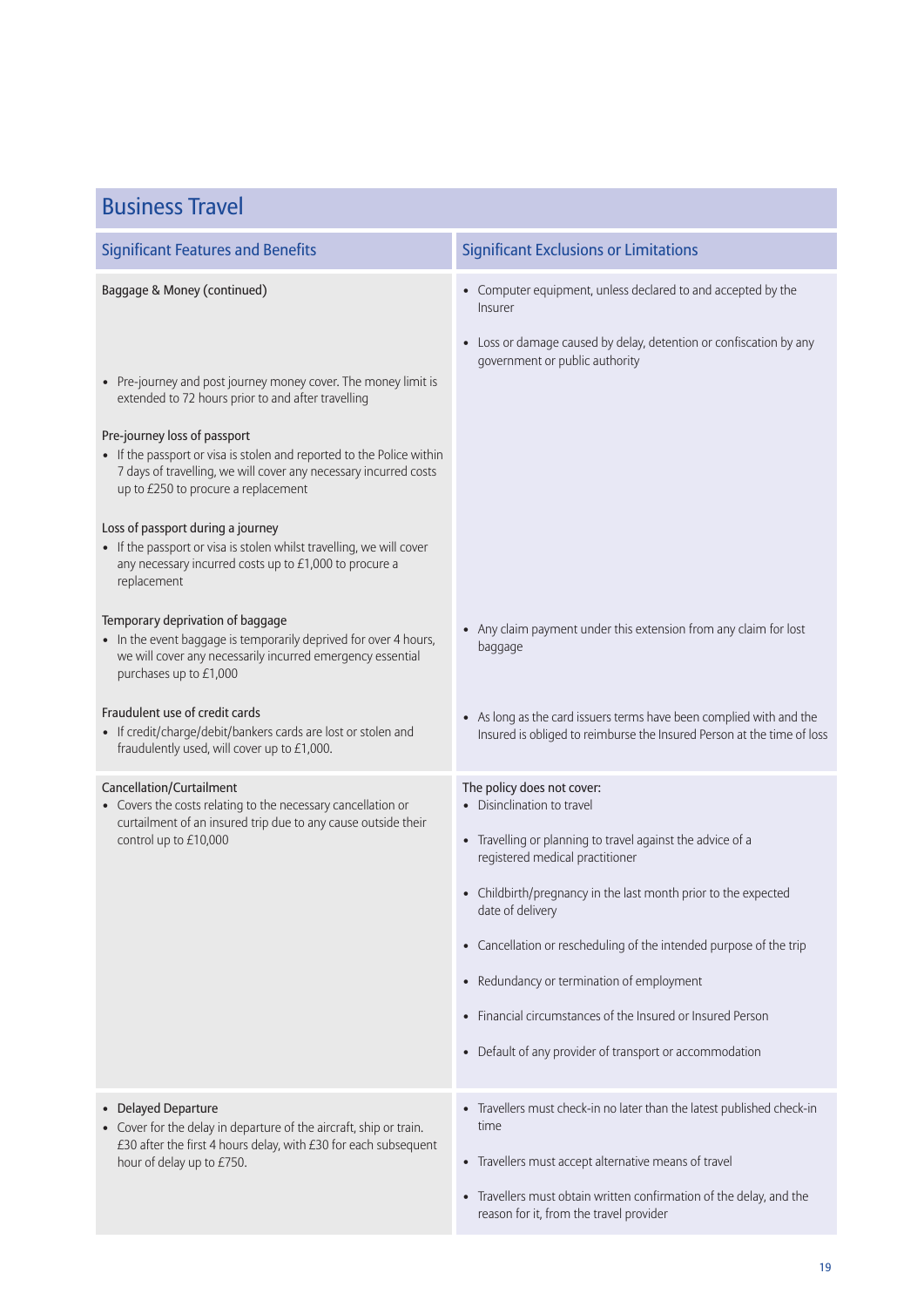| <b>Business Travel</b>                                                                                                                                                                                |                                                                                                                                                                                                                                                                                                                                                                                                                                                                                                                                                                                                                                                                                                                              |  |
|-------------------------------------------------------------------------------------------------------------------------------------------------------------------------------------------------------|------------------------------------------------------------------------------------------------------------------------------------------------------------------------------------------------------------------------------------------------------------------------------------------------------------------------------------------------------------------------------------------------------------------------------------------------------------------------------------------------------------------------------------------------------------------------------------------------------------------------------------------------------------------------------------------------------------------------------|--|
| <b>Significant Features and Benefits</b>                                                                                                                                                              | <b>Significant Exclusions or Limitations</b>                                                                                                                                                                                                                                                                                                                                                                                                                                                                                                                                                                                                                                                                                 |  |
| Delayed Departure (continued)                                                                                                                                                                         | The policy does not cover:<br>• Strike or industrial action<br>• Financial failure of the travel agent/travel accommodation provider                                                                                                                                                                                                                                                                                                                                                                                                                                                                                                                                                                                         |  |
| Missed International Connection/Missed Departure<br>• Reasonable travel, accommodation and refreshment expenses<br>for missed departure of the aircraft, ship or train up to £500.                    | • The transfer time must have been sufficient to allow reasonable<br>expectation of checking-in at least 45 minutes prior to the latest<br>permitted time<br>• The traveller must obtain written confirmation of the delay, and<br>reason for it, from the travel provider<br>• Travellers must accept alternative means of travel<br>The policy does not cover:<br>• Strike or industrial action<br>• Financial failure of the travel agent/travel accommodation provider<br>• Any claim covered under Delayed Departure                                                                                                                                                                                                    |  |
| Hijack & Kidnap<br>• Compensatory benefit of £300 for each complete 24 hours, up<br>to a maximum of £15,000 in the event of an Insured Person<br>being involved in a hijack or kidnap                 | The policy does not cover:<br>• Where the country travelled to, or via, is in a state of war<br>• Ransom money                                                                                                                                                                                                                                                                                                                                                                                                                                                                                                                                                                                                               |  |
| <b>Personal Liability</b><br>• Covers against costs and damages associated with having<br>caused death or injury to a third party or damage to their<br>property.<br>• Up to £2,000,000 any one claim | The policy does not cover:<br>• Bodily injury to employees' immediate family<br>• Any act/duty in connection with the Insured's business or profession<br>Injury/damage/loss arising out of ownership or use of:<br>- land or buildings<br>- mechanically propelled or towed vehicles<br>aircraft, hovercraft or watercraft<br>animal (of a species defined as dangerous in the Animals Act or<br>Dangerous Dogs Act)<br>• Malicious or unlawful act<br>• Liability covered under any other insurance<br>• Loss/damage occurring in any country outside the UK in which the<br>Insured Person owns premises or is resident/domiciled<br>· Fines, penalties, liquidated damages, punitive, exemplary or<br>aggravated damages |  |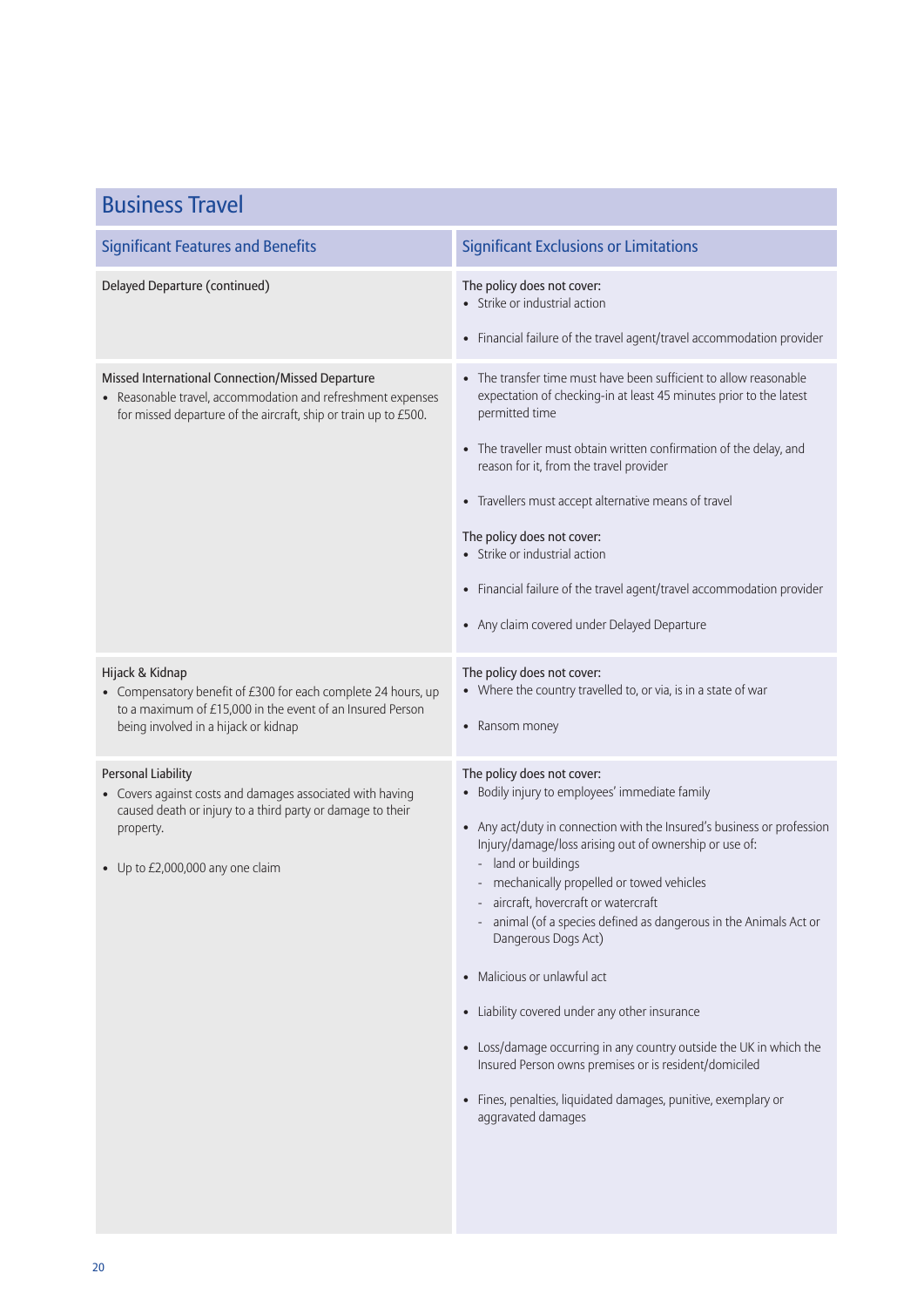| <b>Business Travel</b>                                                                                                                                                                                                    |                                                                                                                                                                                                                                                                                                                                                                                                                                                                                                                                                                                                                                                                                                                                                                                                                              |
|---------------------------------------------------------------------------------------------------------------------------------------------------------------------------------------------------------------------------|------------------------------------------------------------------------------------------------------------------------------------------------------------------------------------------------------------------------------------------------------------------------------------------------------------------------------------------------------------------------------------------------------------------------------------------------------------------------------------------------------------------------------------------------------------------------------------------------------------------------------------------------------------------------------------------------------------------------------------------------------------------------------------------------------------------------------|
| <b>Significant Features and Benefits</b>                                                                                                                                                                                  | <b>Significant Exclusions or Limitations</b>                                                                                                                                                                                                                                                                                                                                                                                                                                                                                                                                                                                                                                                                                                                                                                                 |
| <b>Legal Expenses</b><br>• Cover for legal costs incurred to pursue a negligent third party<br>for damages following an event that causes death or bodily<br>injury to an Insured Person<br>• Up to £50,000 any one claim | • Any amount of money that the Insured Person agrees to or has to<br>pay any legal representative out of any compensation or damages<br>that the Insured Person receives<br>• Claims relating to medical treatment<br>• Claims relating to an Insured Person driving any motor vehicle<br>• The Insured Person must make the claim within six months of the<br>date of the event which gave rise to the Insured Person's death or<br>bodily injury<br>• At any time before the Insurer agrees that legal proceedings need<br>to be issued, we will choose the legal representative. You can only<br>choose the legal representative if we agree that legal proceedings<br>need to be issued or if a conflict of interest arises that means the<br>Insurers' chosen legal representative cannot act for the Insured<br>Person |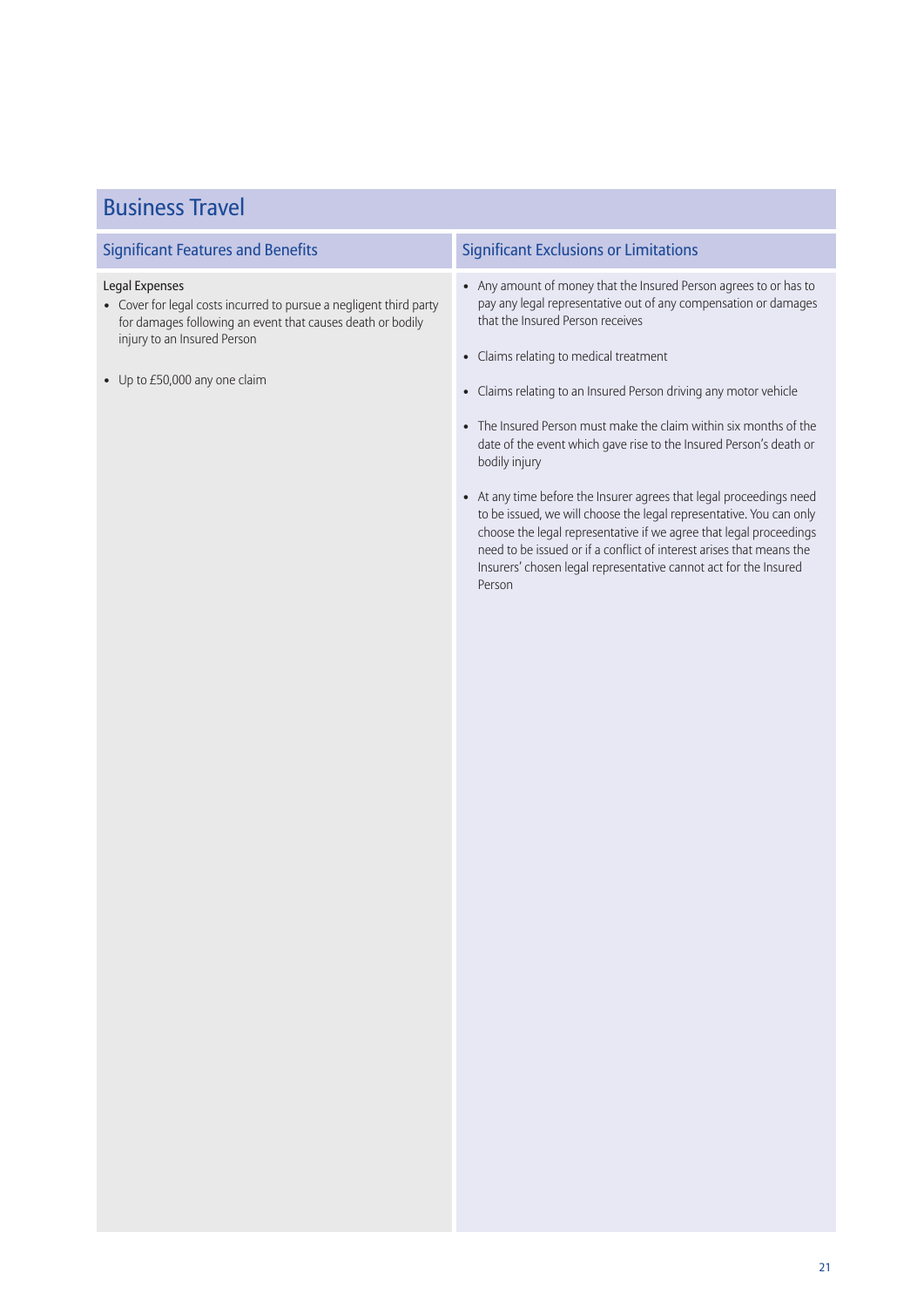### Business Travel

## Exclusions applying to all Business Travel sections

The policy does not cover injury arising from:

- Suicide or self injury
- Drugs or Alcoholism
- Participation in off-piste winter sports
- Radioactive contamination
- Service in the armed forces
- Flying as a member of the aircraft crew
- War within Europe in which any of the major powers are involved, or UN enforcement action

| Limitations applying across all sections                                                                                |                            |
|-------------------------------------------------------------------------------------------------------------------------|----------------------------|
| Age limit                                                                                                               |                            |
| Group Personal Accident                                                                                                 | Up to 75                   |
| <b>Business Travel</b>                                                                                                  | Up to 75                   |
| <b>Sickness</b>                                                                                                         | Up to 55                   |
| <b>Accumulation Limits</b>                                                                                              |                            |
| Event Accumulation Limit                                                                                                | Variable up to £25,000,000 |
| Aircraft Accumulation Limit                                                                                             | Variable up to £15,000,000 |
| Non-Scheduled Air Accumulation Limit                                                                                    | £250,000                   |
| Terrorism Limit excluding Nuclear, Biological & Chemical contamination is covered up<br>to the Event Accumulation Limit |                            |

Refer to the policy wording for full details of cover and the Policy Conditions and Policy Exclusions. In some cases, the first amount of a claim is not covered (known as a policy excess).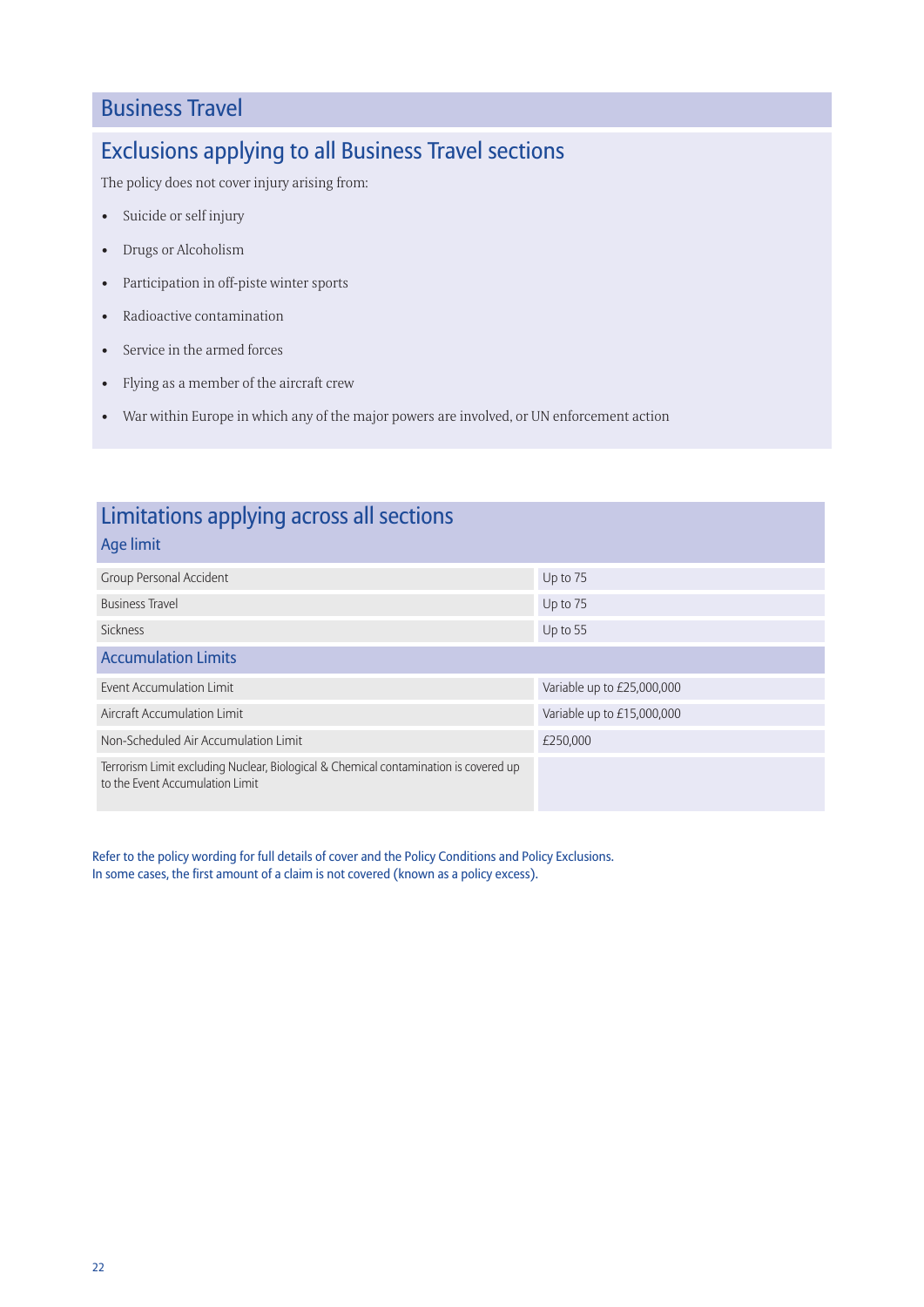## Commercial Legal Expenses

Cover Event 3 is automatically included. Cover Events 1, 2 and 4 - 10 are available as optional trade ups. Your policy schedule will confirm which cover events, described below, are operative under your policy.

| <b>Significant Features and Benefits</b>                                                                                                                                                                                                                                                                                                                                                                                                                                         | <b>Significant Exclusions or Limitations</b>                                                                                                                                                                                                                                                                                                                                                                                                                                                                                                                                                                                                                                                                                                                                                                                |
|----------------------------------------------------------------------------------------------------------------------------------------------------------------------------------------------------------------------------------------------------------------------------------------------------------------------------------------------------------------------------------------------------------------------------------------------------------------------------------|-----------------------------------------------------------------------------------------------------------------------------------------------------------------------------------------------------------------------------------------------------------------------------------------------------------------------------------------------------------------------------------------------------------------------------------------------------------------------------------------------------------------------------------------------------------------------------------------------------------------------------------------------------------------------------------------------------------------------------------------------------------------------------------------------------------------------------|
| 1 Employment<br>• Cover up to £100,000 for any one claim in respect of your legal<br>costs to defend your legal rights in a dispute in an Employment<br>Tribunal with a previous, present or prospective Employee and<br>which arises out of or relates to a contract of employment or a<br>breach of employment or discrimination legislation.<br>• We will also cover Basic and Compensatory awards made against<br>you or through a negotiated settlement with our agreement. | • The first £500 of any one claim.<br>• Any dispute regarding an Event which happens within the first<br>three months of the date this section starts.<br>• Claims where you have not sought and followed the advice of the<br>Lawphone Legal Helpline before making any changes to an<br>Employees contract of employment or taking any disciplinary<br>action against an Employee.<br>• Any dispute with an Employee that you have given a verbal or<br>written warning to in the six months leading up to the date this<br>policy starts.<br>• Any dispute arising under the Transfer of Undertakings<br>(Protection of Employment) Regulations 2006 or the Acquired<br>Rights Directive.<br>• Any dispute arising from any industrial dispute, industrial or<br>labour arbitration or collective bargaining agreements. |
| 2 Taxation proceedings<br>• Cover up to £100,000 for any one claim in respect of your legal<br>costs in an appeal against any terms and conditions put on you<br>by HM Revenue and Customs after finishing a Full Enquiry into<br>your most recent business accounts or returns for the following:<br>• PAYE tax arrangements<br>• Business tax arrangements<br>• VAT arrangements                                                                                               | • The first £500 of any one claim.<br>• Any costs to do with the normal reconciliation of your annual<br>accounts and VAT returns.<br>• Taxation proceedings which arise out of deliberate or reckless or<br>careless misstatements by the insured in returns or submissions<br>made to the relevant authorities.<br>• Taxation proceedings which arise out of a failure to observe<br>statutory time limits or requirements.<br>• The defence of any criminal prosecution<br>• Any appeal following an Investigation by the Special Compliance<br>Office of HM Revenue and Customs or the Special Investigations<br>Section of HM Revenue and Customs.<br>• Any Aspect enquiry by HM Revenue and Customs<br>• Any IR35 by HM Revenue and Customs.                                                                          |
| 3 Criminal Prosecution Defence<br>Cover up to £100,000 for any one claim in respect of your legal<br>costs to defend your legal rights after an event, which arises out<br>of your normal business activities and results in criminal<br>proceedings being brought against you.                                                                                                                                                                                                  | • The first £100 of any one claim.<br>• The defence of a prosecution relating to:<br>• Taxation proceedings;<br>• Allegations of fraud, theft or violence;<br>• The ownership, possession or use of motor vehicles, aircraft,<br>watercraft, trailers or caravans.<br>• Pollution.                                                                                                                                                                                                                                                                                                                                                                                                                                                                                                                                          |
| 4 Damage to Premises<br>• Cover up to £100,000 for any one claim in respect of your legal<br>costs if legal action is taken in a dispute relating to:<br>Physical damage caused to your business premises resulting in<br>proven financial loss to you.                                                                                                                                                                                                                          | • The first $£100$ of any one claim.<br>Disputes relating to mining or other subsidence or heave.<br>• Disputes relating to rent or service charges, tax, planning or<br>buildings regulations or decisions.<br>• Disputes arising out of a contract you have with another person<br>or organisation.<br>• Disputes relating to owning, possessing, hiring or using aircraft,<br>watercraft, motor vehicles, trailers or caravans.                                                                                                                                                                                                                                                                                                                                                                                          |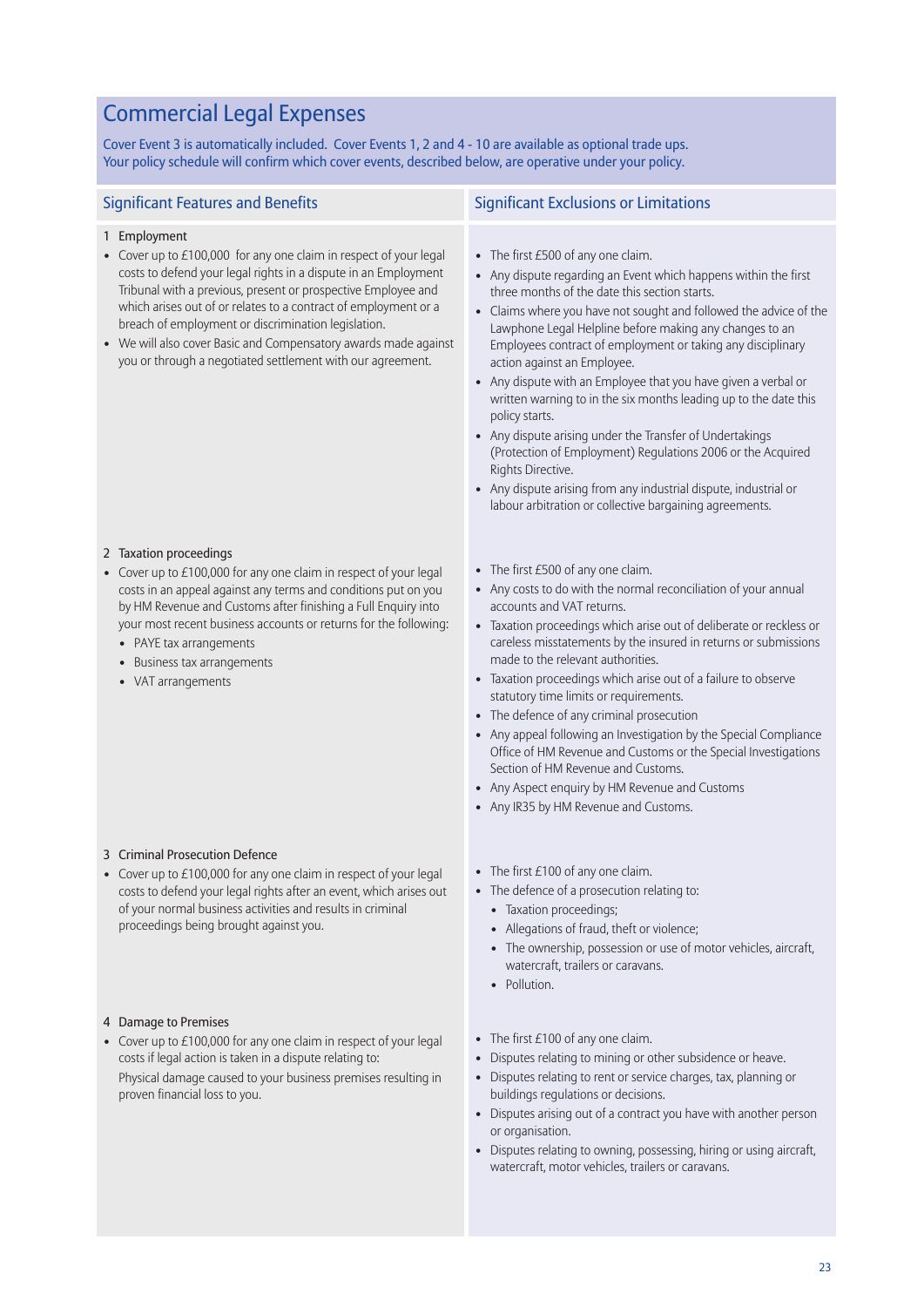## Commercial Legal Expenses

- 5 Data Protection
- Cover up to £100,000 for any one claim in respect of your legal costs to:
	- Defend you in a dispute relating to the Data Protection Act 1998.
	- Appeal against a refusal of an application for registration or alteration of your registered particulars.
	- Appeal against an Enforcement, De-registration or Transfer Prohibition Notice.
	- Pay compensation awards against you relating to the holding, loss or unauthorised disclosure of data under Data Protection legislation.

#### 6 Commercial Tenancy Agreement

• Cover up to £100,000 to pursue your legal rights in a dispute relating to Property that your business occupies.

#### 7 Licence Protection

• Cover up to £100,000 any one claim for defending the withdrawal, restriction or suspension of your business licence.

#### 8 Personal Injury

• Cover up to £100,000 any one claim for taking legal action against another person who causes your death or bodily injury whilst you are engaged in your business.

#### 9 Jury Service Allowance

• Cover up to £5,000 for any one claim in respect of the salary or wages of an employee that you cannot get back from the court if that employee has to go to court for jury service.

#### 10 Contract

- Cover up to £50,000 for any one claim to enable you to take legal action or defend yourself in a dispute with a manufacturer or supplier or customer in respect of a contract for the sale, purchase, hire, service, supply or repair of goods or the supply or purchase of a service. Provided that:
	- a the goods or services in question are supplied in connection with your Business; and
	- **b** the amount in dispute is more than  $£5,000$ , other than a dispute where you are pursuing a claim in respect of the construction alteration or repair of any building, or part of that building, or structure when the amount in dispute must be more than £25,000.

### Significant Features and Benefits Significant Exclusions or Limitations

- The first £100 of any one claim.
- Any prosecution where you are accused of fraud or theft.
- Any dispute relating to your failure to register as a Data Controller.
- Any dispute relating to your failure to comply with legislation concerning the processing of Sensitive Personal Data.
- The first £100 of any one claim.
- Any disputes over rent or service charges.
- Any dispute relating to the renewal of a lease or tenancy agreements.
- The first £500 of any one claim.
- Hearings arising out of any commercial decision made by you.
- The first application for, or standard renewal of, the licence.
- Anything to do with drug offences, under age drinking or sexual indecency.
- Personal injury disputes between you and any employee(s).
- $\bullet$  Limit of £100 per day applies.
- The first £500 in respect of any one claim
- any dispute which occurs within the first three months of the start of the first Period of Insurance. This will not apply if you had cover which is equivalent to that provided under this Section under another legal expenses policy up to the start of the first Period of Insurance.
- the recovery of money and interest due from another party other than a dispute where the other party has indicated an intention to defend the claim and that party has a realistic chance of defending the claim.
- any dispute where a claim is brought against you caused by or arising from the provision of goods or services relating to the construction, alteration or repair of any building, or part of that building, or structure.
- any dispute relating to computer hardware, software, systems or services.
- any dispute relating to a lease, licence or tenancy of land or buildings other than a dispute with a professional adviser in connection with the drafting of a lease, licence or tenancy agreement.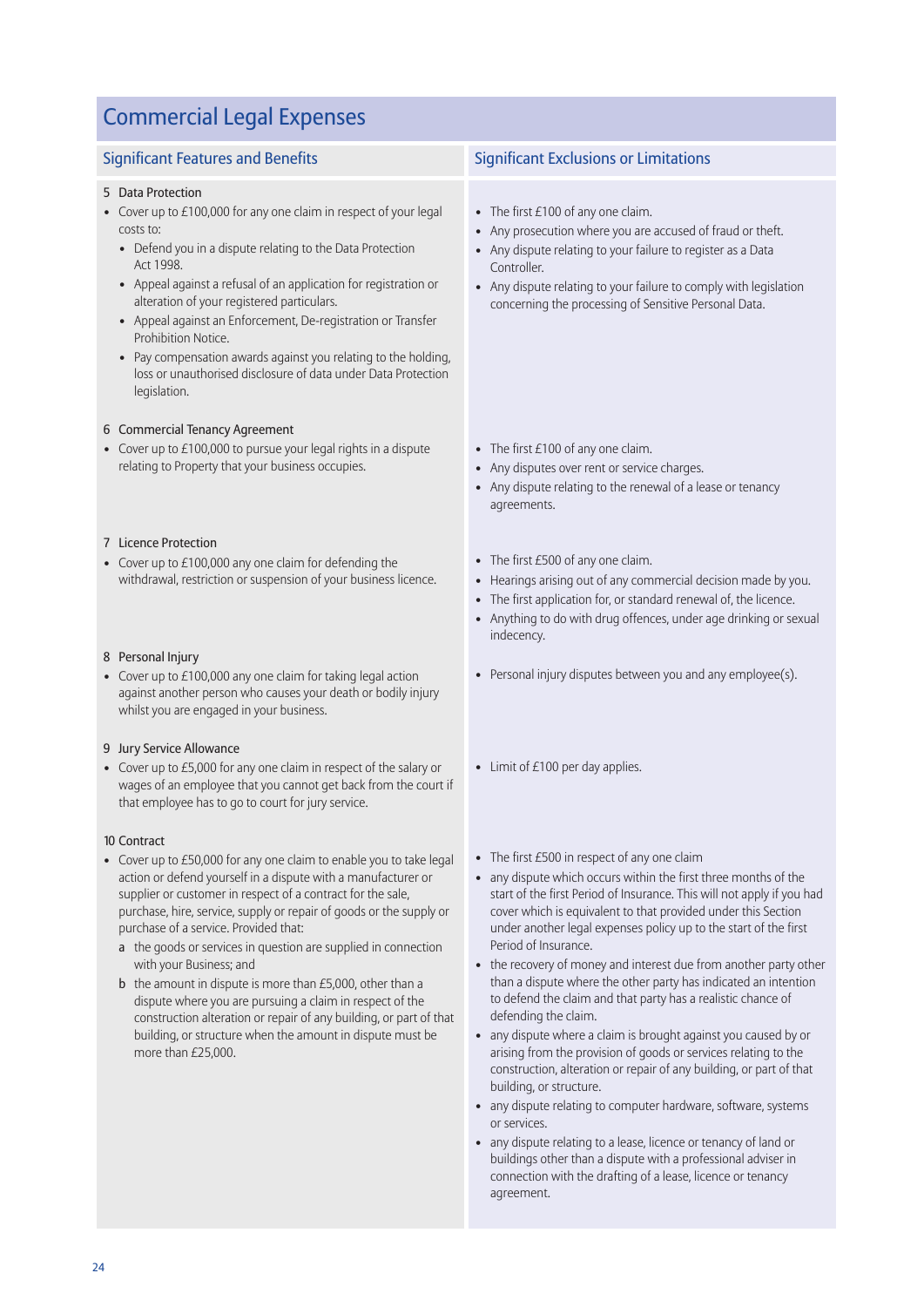| <b>Commercial Legal Expenses Section</b>                                                                                                                                                                                                                                                                                                                                                   |                                                                                                                                                                                                                                                                                                                                                                                                                                                                                                                                                                                                                                                                                                                                                                                                                                                                                                                                                                                                                                                                                                                                                                                                                                                                                                                                                                                                                                                                                                                                                                                                                                                                                                                                                                                                                  |
|--------------------------------------------------------------------------------------------------------------------------------------------------------------------------------------------------------------------------------------------------------------------------------------------------------------------------------------------------------------------------------------------|------------------------------------------------------------------------------------------------------------------------------------------------------------------------------------------------------------------------------------------------------------------------------------------------------------------------------------------------------------------------------------------------------------------------------------------------------------------------------------------------------------------------------------------------------------------------------------------------------------------------------------------------------------------------------------------------------------------------------------------------------------------------------------------------------------------------------------------------------------------------------------------------------------------------------------------------------------------------------------------------------------------------------------------------------------------------------------------------------------------------------------------------------------------------------------------------------------------------------------------------------------------------------------------------------------------------------------------------------------------------------------------------------------------------------------------------------------------------------------------------------------------------------------------------------------------------------------------------------------------------------------------------------------------------------------------------------------------------------------------------------------------------------------------------------------------|
| <b>Significant Features and Benefits</b>                                                                                                                                                                                                                                                                                                                                                   | <b>Significant Exclusions or Limitations</b>                                                                                                                                                                                                                                                                                                                                                                                                                                                                                                                                                                                                                                                                                                                                                                                                                                                                                                                                                                                                                                                                                                                                                                                                                                                                                                                                                                                                                                                                                                                                                                                                                                                                                                                                                                     |
|                                                                                                                                                                                                                                                                                                                                                                                            | • any dispute relating to your legal right to own, occupy or use any<br>land or building or any benefit or alleged benefit attaching to the<br>land.<br>• any dispute relating to the ownership, possession, hiring or use of<br>motor vehicles.                                                                                                                                                                                                                                                                                                                                                                                                                                                                                                                                                                                                                                                                                                                                                                                                                                                                                                                                                                                                                                                                                                                                                                                                                                                                                                                                                                                                                                                                                                                                                                 |
| Additional Benefits applicable to all policyholders.<br>Lawphone<br>• Access to Lawphone to give advice, 24 hours a day, 365 days a<br>year, on any business legal matter. We may record the calls to<br>protect you.<br>Allianz Legal Online<br>• Access to Allianz Legal Online which provides business support to<br>help you produce legal paperwork in connection with your business. | • Advice is only available over the telephone.<br>• This service is only available on the internet.<br><b>Section Limit</b><br>A limit of £500,000 for all claims which first occurred during the<br>Period of Insurance applies under this section.<br><b>Section Exclusions</b><br>• Legal Expenses incurred without the insurers written consent.<br>• Awards of Compensation, Data Protection Compensation Awards,<br>Jury Service Allowance or Witness Attendance Allowance<br>incurred before the Insurers written Consent and acceptance of a<br>Claim.<br>• Claims which do not arise from or relate to the Business, other<br>than Jury Service Allowance.<br>• Claims by the Insured Person in respect of any event occurring<br>prior to or existing at inception or on or after renewal of this<br>Section which they knew, or ought reasonably to have known<br>about.<br>• Claims the Insured fail to notify to the Insurer within 6 months of<br>the first occurrence that gives rise to the claim.<br>• Claims arising out of a deliberate or reckless act by the Insured<br>Person or where they have failed to take reasonable steps to<br>avoid, prevent or limit a loss.<br>• Any Claim where in the insurers opinion there are no Reasonable<br>Prospects of a Satisfactory Outcome.<br>• Fines or other penalties imposed by a court, tribunal or regulator.<br>• Any Claim arising from or relating to an application for judicial<br>review or other challenge to any legislation or proposed<br>legislation.<br>• Any VAT attaching to Legal Expenses incurred with the Insurer's<br>consent which is recoverable by the Insured Person from<br>elsewhere.<br><b>Territorial Limits</b><br>Cover will be restricted to Defined Territories as specified in the<br>policy documentation. |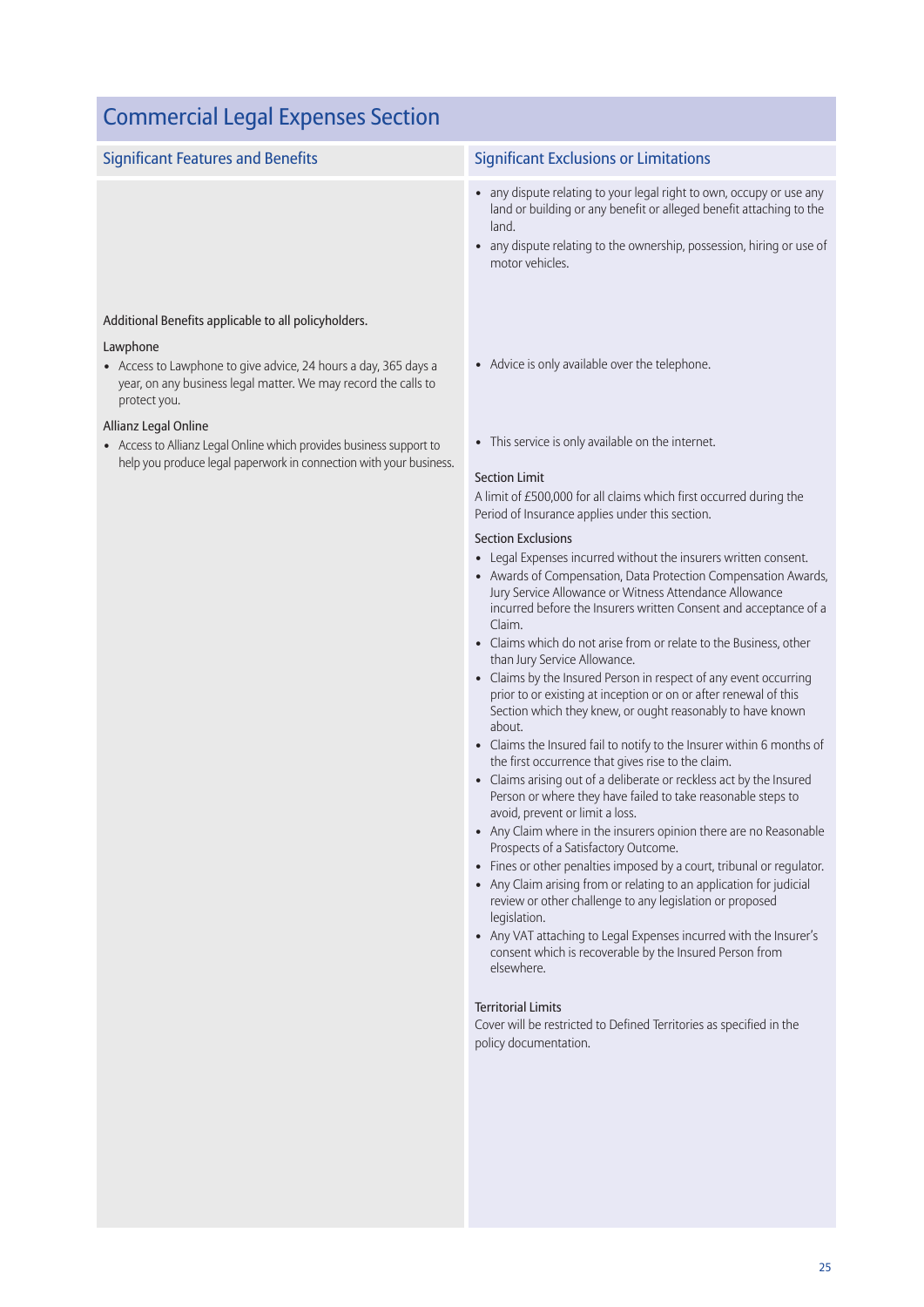# Additional Information

### Notifying a Claim

#### (not applicable to Commercial Legal Expenses Section claims)

If an accident, loss or damage occurs or any circumstances arise which may cause a claim to be made:

- You should notify your insurance adviser (or alternatively you can contact us at one of our claims handling offices):
	- promptly, if an incident occurs that may lead to you making a claim
	- immediately, in the event of a serious accident, loss or damage
	- please provide your policy number and as much information as possible about the claim

### Allianz Claims Handling Office Telephone Numbers

For Property Damage claims (handled in Birmingham) Tel: 0844 871 0786

For Liability and Accident claims (handled in Milton Keynes) Tel: 0844 871 0789

#### For Engineering claims (handled in Liphook) Tel: 01483 265825. Fax: 0870 060 5329

Lines are open from 9am to 5pm Monday to Friday.

Outside our normal opening hours contract us on our 24-hour claim notification line – Tel: 0845 604 9824

For Medical Emergency whilst overseas – Tel: +44 (0) 208 763 4810

### Allianz addresses for claims correspondence

### For all claims, other than Engineering claims:

Claims Division Allianz Insurance plc 500 Avebury Boulevard Milton Keynes MK9 2XX

#### For Engineering claims:

Claims Department Allianz Engineering Haslemere Road Liphook GU30 7UN

### Commercial Legal Expenses Claims

If you need to make a claim under this section the following claims handling office should be used:

#### Allianz Legal Protection

Redwood House Brotherswood Court Great Park Road Bradley Stoke Bristol BS32 4QW Tel: 0870 241 4140

Lines are open 24 hours a day, 365 days a year.

### How do I make a complaint?

Our aim is to get it right, first time every time. If we make a mistake we will try and put it right promptly.

We will always confirm to you the receipt of your complaint within five working days and do our best to resolve the problem within four weeks. If we cannot we will let you know when an answer may be expected.

If we have not resolved the situation within eight weeks we will provide you with information about the Financial Ombudsman Service.

If you have a complaint, please contact our Customer Satisfaction Manager at:

Customer Satisfaction Manager Allianz Insurance plc 57 Ladymead, Guildford, Surrey GU1 1DB Telephone number: 01483 552438 Fax Number: 01483 790538 Email: acccsm@allianz.co.uk

Using our complaints procedure or referral to the Financial Ombudsman Service does not affect your legal rights.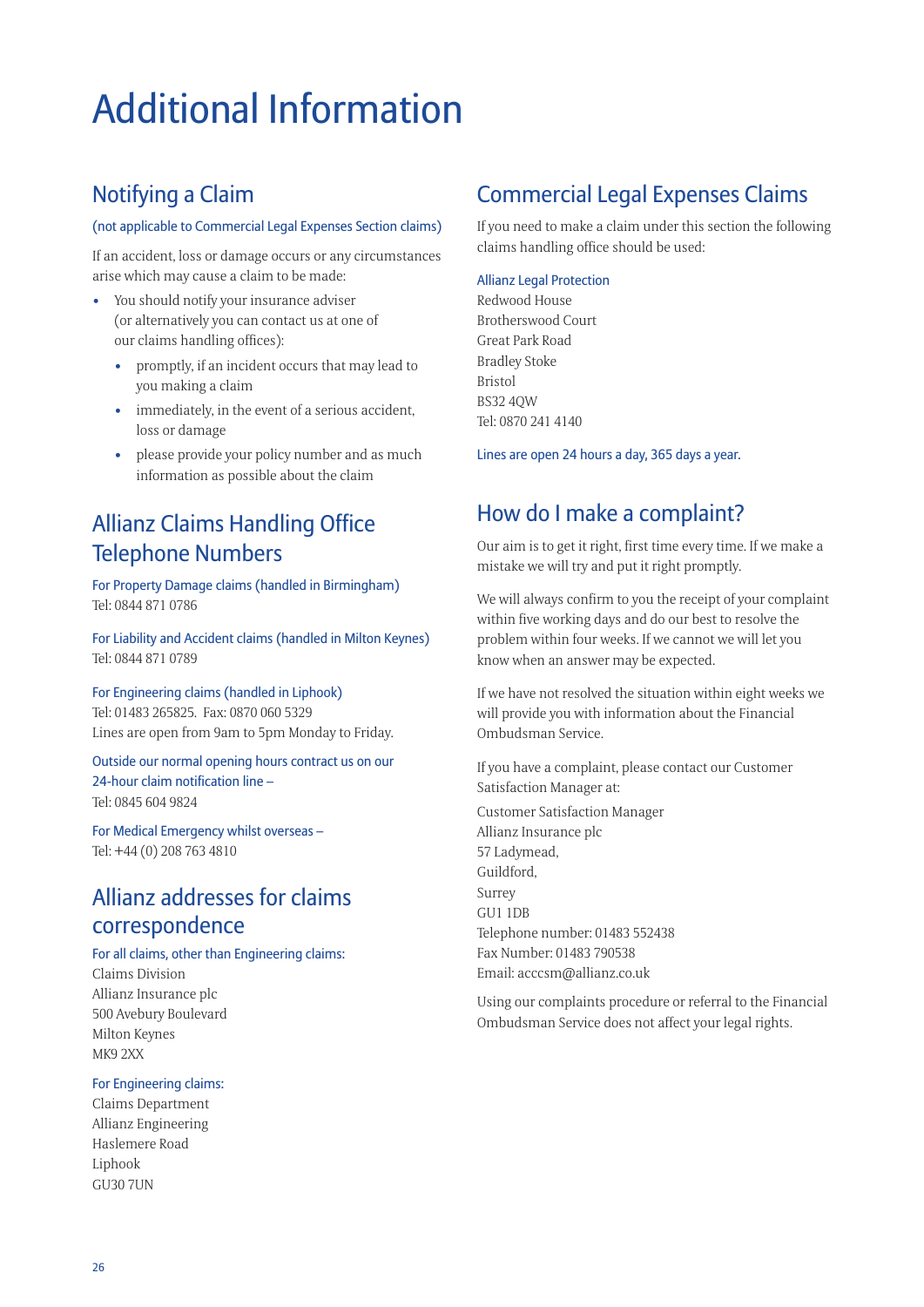# Additional Information continued

## Would I receive compensation if Allianz is unable to meet its liabilities?

Allianz Insurance plc contributes to the Financial Services Compensation Scheme (FSCS).

You may be entitled to compensation from the FSCS if We are unable to meet Our liabilities. Further information about compensation scheme arrangements is available at www.fscs.org.uk, by emailing enquiries@fscs.org.uk or by phoning the FSCS on 0800 678 1100 or 0207 741 4100.

## Policy Limits

Higher limits may be available on request. Please ask your insurance adviser for details.

## Law Applicable, Jurisdiction & Policy Language

Unless agreed otherwise we will apply English Law. The language of the policy and all communications with you will be in English. In the event of any dispute under this policy, the exclusive jurisdiction of the courts of England & Wales shall apply and any arbitration shall be held in London.

### Terrorism Cover

In addition to the cover automatically provided, the policy (except for the Commercial Legal Expenses Section) can be extended to provide Terrorism cover in the UK for an additional charge. For further information contact your insurance advisor.

### **Currency**

The premium, tax or similar charges payable under the policy and all claim payments, shall be paid or payable in the UK in GBP Sterling  $(E)$ . In respect of a claim which occurs outside of the UK conversion of the local currency will be at the rate of exchange in the London Foreign Exchange Market prevailing at the time.

### Insurance Tax and Charges

You are required to make available to us all information on risks situate outside the UK relevant for the calculation of any foreign insurance tax or similar charge. Should any calculation be questioned by any tax authority and we are obliged to pay any additional tax or charge, you will be required to reimburse us irrespective of the moment in time that such payment has taken place.

We shall not be liable for the payment of any tax or similar charge where you are obliged to pay such tax or charge directly to the authorities.

## Employers Liability Certificates

The Employers Liability (Compulsory Insurance) Regulations 1998 and subsequent Employers Liability (Compulsory Insurance) Amendment Regulations 2008 lay down certain obligations for employers and in particular you should be aware of the following:

### • Display of Certificates

If the Employers Liability Section is insured, for the UK only Allianz will provide you with a Certificate of Employers Liability Insurance and this will clearly state the companies covered by the policy. You must display a copy of the certificate at each place of business or make the certificate available in an electronic form so that each relevant employee to whom it relates has reasonable access to it.

### **Retention of Certificates**

There is now no legal requirement for you to retain copies of expired Certificates of Employers Liability Insurance. However, as certain claims e.g. industrial disease, could be made many years after the disease is caused, it is recommended that a complete record is kept of your Employers Liability Insurance history, including the name of the insurer(s), policy number(s) and dates of the relevant policies.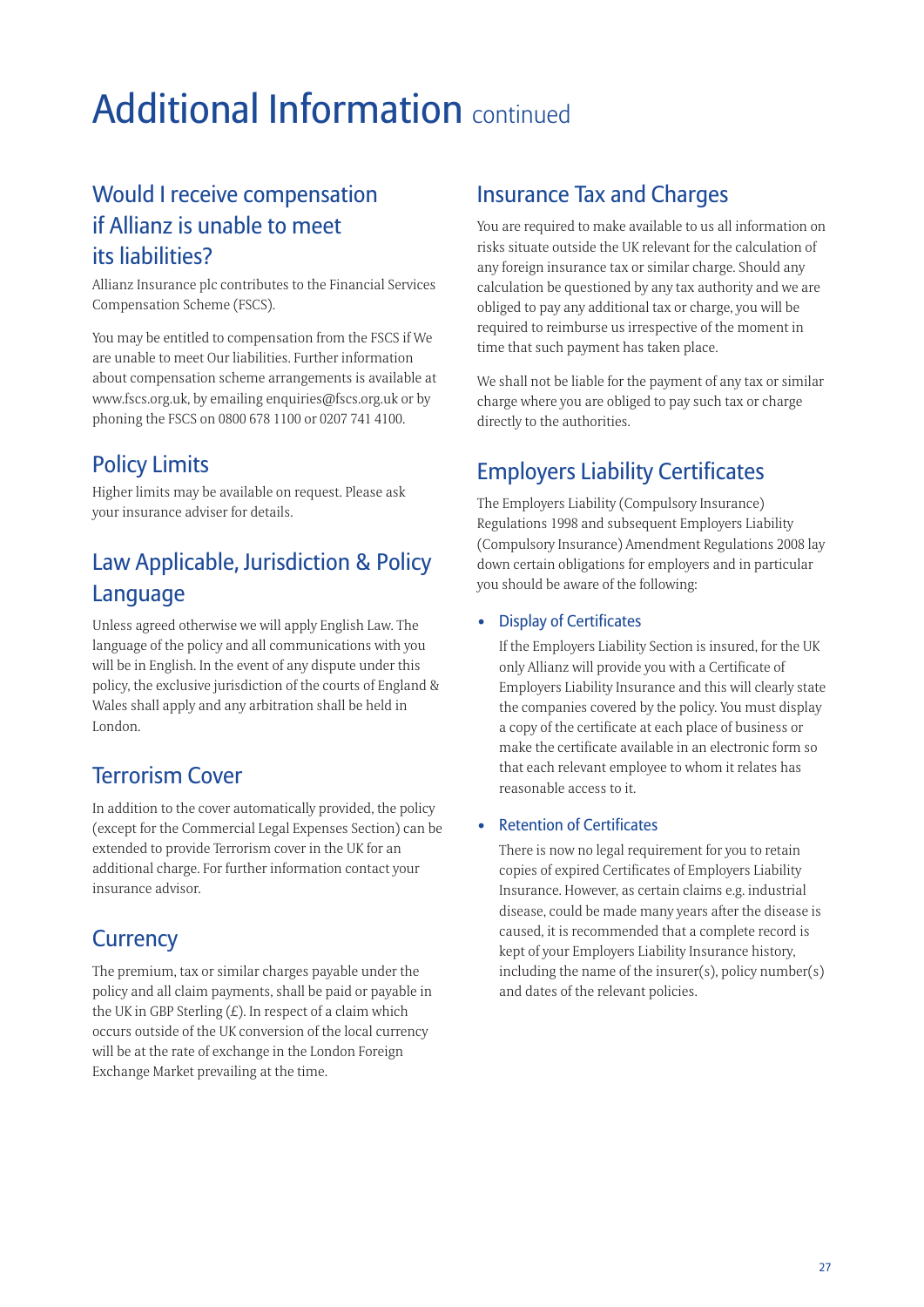### **Employers Liability Tracing Office (ELTO)**

Allianz Insurance plc is a member of ELTO, a UK based independent industry body whose aim is to assist claimants finding the insurer of their former employer when seeking to claim compensation for a disease/injury caused at work. The information will be stored on a central database which can be searched by the public.

If you have selected Employers Liability insurance for any of your UK registered and based companies, in addition to the name and address of each employer it is also necessary for you to supply your Employers Reference Number (ERN). It is a unique set of letters and numbers used to identify a firm. It is often referred to as an employer PAYE reference. In a minority of cases a business may be ERN exempt e.g. where the employer pays all their employees below the PAYE current threshold. For more information on ERNs and the supply of data to ELTO please visit http://www.allianz.co.uk/commercial/elto.htm

Please note that it is not necessary to provide ERN information for insured companies registered and based outside of the UK.